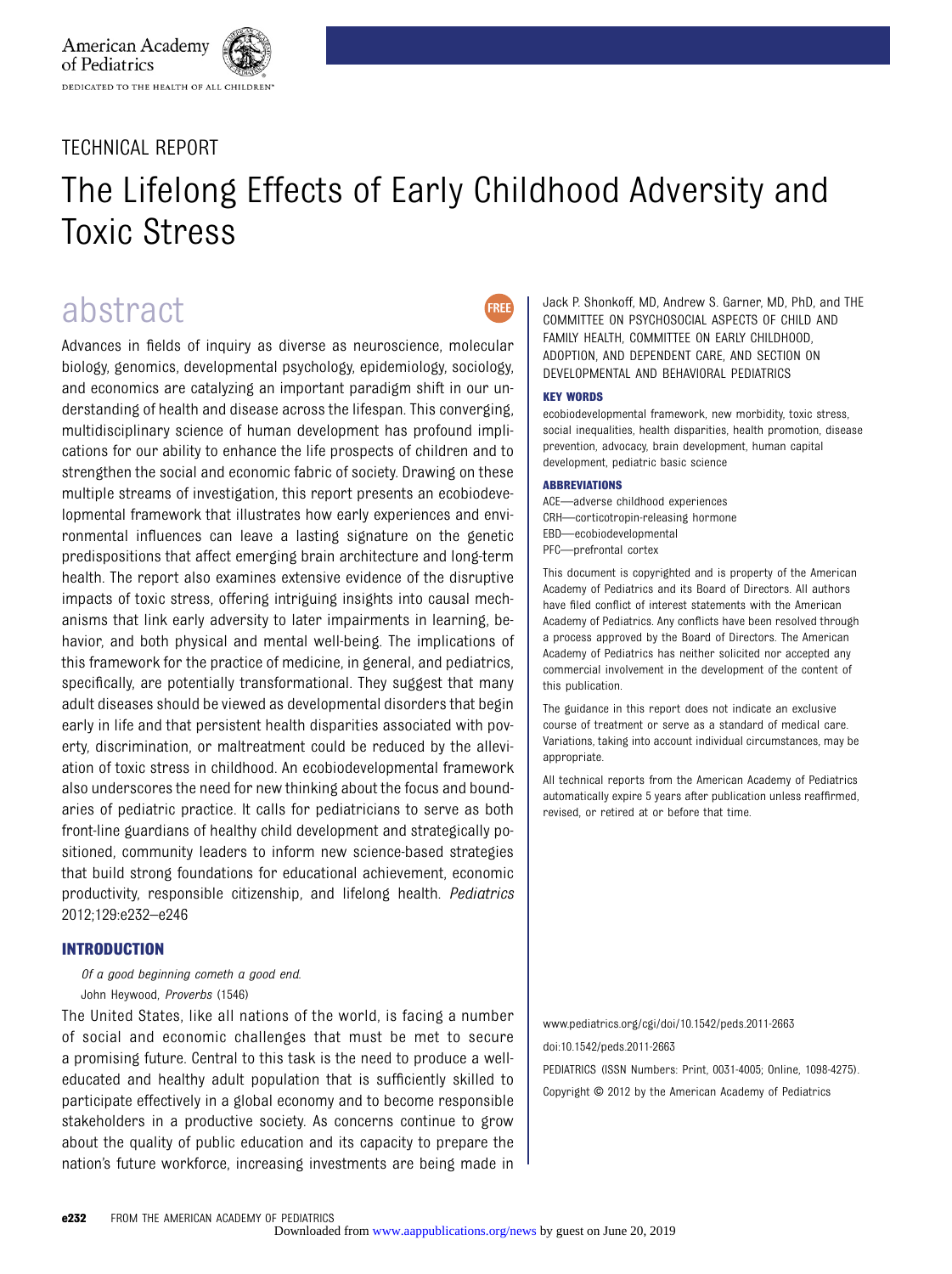the preschool years to promote the foundations of learning. Although debates about early childhood policy focus almost entirely on educational objectives, science indicates that sound investments in interventions that reduce adversity are also likely to strengthen the foundations of physical and mental health, which would generate even larger returns to all of society.<sup>1,2</sup> This growing scientific understanding about the common roots of health, learning, and behavior in the early years of life presents a potentially transformational opportunity for the future of pediatrics.

Identifying the origins of adult disease and addressing them early in life are critical steps toward changing our current health care system from a "sick-care" to a "well-care" model. $3-5$ Although new discoveries in basic science, clinical subspecialties, and high-technology medical interventions continue to advance our capacity to treat patients who are ill, there is growing appreciation that a successful well-care system must expand its scope beyond the traditional realm of individualized, clinical practice to address the complex social, economic, cultural, environmental, and developmental influences that lead to population-based health disparities and unsustainable medical care expenditures. $2,6,7$  The science of early childhood development has much to offer in the realization of this vision, and the well-being of young children and their families is emerging as a promising focus for creative investment.

The history of pediatrics conveys a rich narrative of empirical investigation and pragmatic problem solving. Its emergence as a specialized domain of clinical medicine in the late 19th century was dominated by concerns about nutrition, infectious disease, and premature death. In the middle of

the 20th century, as effective vaccines, antibiotics, hygiene, and other public health measures confronted the infectious etiologies of childhood illness, a variety of developmental, behavioral, and family difficulties became known as the "new morbidities."<sup>8</sup> By the end of the century, mood disorders, parental substance abuse, and exposure to violence, among other conditions, began to receive increasing attention in the pediatric clinical setting and became known as the "newer morbidities."<sup>9</sup> Most recently, increasingly complex mental health concerns; the adverse effects of television viewing; the influence of new technologies; epidemic increases in obesity; and persistent economic, racial, and ethnic disparities in health status have been called the "millennial morbidities."<sup>10</sup>

Advances in the biological, developmental, and social sciences now offer tools to write the next important chapter. The overlapping and synergistic characteristics of the most prevalent conditions and threats to child well-being—combined with the remarkable pace of new discoveries in developmental neuroscience, genomics, and the behavioral and social sciences—present an opportunity to confront a number of important questions with fresh information and a new perspective. What are the biological mechanisms that explain the well-documented association between childhood adversity and adult health impairment? As these causal mechanisms are better elucidated, what can the medical field, specifically, and society, more generally, do to reduce or mitigate the effects of disruptive early-life influences on the origins of lifelong disease? When is the optimal time for those interventions to be implemented?

This technical report addresses these important questions in 3 ways. First, it presents a scientifically grounded,

ecobiodevelopmental (EBD) framework to stimulate fresh thinking about the promotion of health and prevention of disease across the lifespan. Second, it applies this EBD framework to better understand the complex relationships among adverse childhood circumstances, toxic stress, brain architecture, and poor physical and mental health well into adulthood. Third, it proposes a new role for pediatricians to promote the development and implementation of science-based strategies to reduce toxic stress in early childhood as a means of preventing or reducing many of society's most complex and enduring problems, which are frequently associated with disparities in learning, behavior, and health. The magnitude of this latter challenge cannot be overstated. A recent technical report from the American Academy of Pediatrics reviewed 58 years of published studies and characterized racial and ethnic disparities in children's health to be extensive, pervasive, persistent, and, in some cases, worsening.<sup>11</sup> Moreover, the report found only 2 studies that evaluated interventions designed to reduce disparities in children's health status and health care that also compared the minority group to a white group, and none used a randomized controlled trial design.

The causal sequences of risk that contribute to demographic differences in educational achievement and physical well-being threaten our country's democratic ideals by undermining the national credo of equal opportunity. Unhealthy communities with too many fast food franchises and liquor stores, yet far too few fresh food outlets and opportunities for physical activity, contribute to an unhealthy population. Unemployment and forced mobility disrupt the social networks that stabilize communities and families and, thereby, lead to higher rates of violence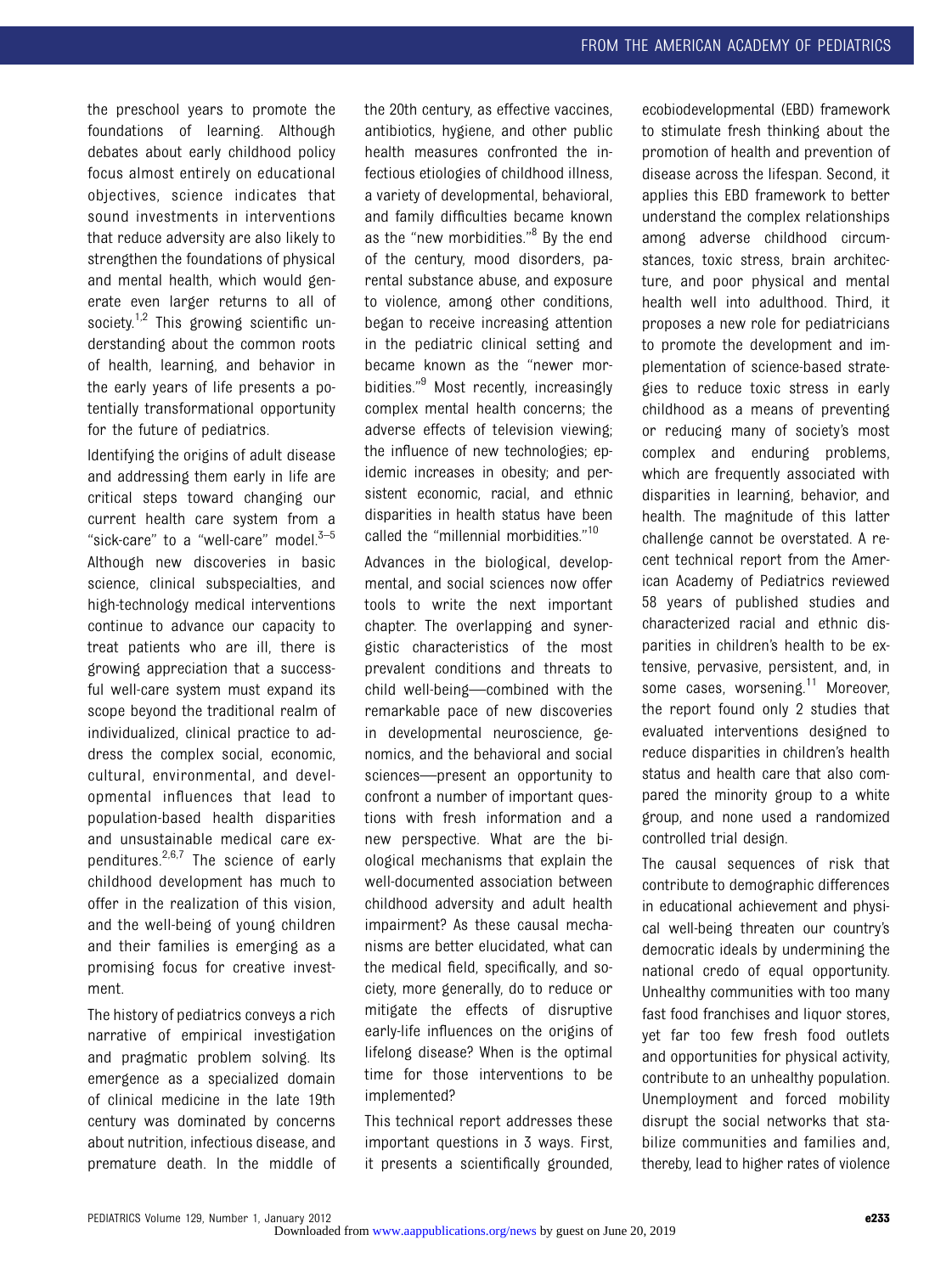and school dropout. The purpose of this technical report is to leverage new knowledge from the biological and social sciences to help achieve the positive life outcomes that could be accrued to all of society if more effective strategies were developed to reduce the exposure of young children to significant adversity.

# A NEW FRAMEWORK FOR PROMOTING HEALTHY DEVELOPMENT

Advances in our understanding of the factors that either promote or undermine early human development have set the stage for a significant paradigm shift.<sup>12</sup> In simple terms, the process of development is now understood as a function of "nature dancing with nurture over time," in contrast to the longstanding but now outdated debate about the influence of "nature versus nurture."<sup>13</sup> That is to say, beginning prenatally, continuing through infancy, and extending into childhood and beyond, development is driven by an ongoing, inextricable interaction between biology (as defined by genetic predispositions) and ecology (as defined by the social and physical environment)<sup>12,14,15</sup> (see Fig 1).

Building on an ecological model that explains multiple levels of influence on psychological development, <sup>16</sup> and a recently proposed biodevelopmental framework that offers an integrated, science-based approach to coordinated, early childhood policy making and practice across sectors, $17$  this technical report presents an EBD framework that draws on a recent report from the Center on the Developing Child at Harvard University to help physicians and policy makers think about how early childhood adversity can lead to lifelong impairments in learning, behavior, and both physical and mental health. $1,6$ 



#### FIGURE 1

The basic science of pediatrics. An emerging, multidisciplinary science of development supports an EBD framework for understanding the evolution of human health and disease across the life span. In recent decades, epidemiology, developmental psychology, and longitudinal studies of early childhood interventions have demonstrated significant associations (hashed red arrow) between the ecology of childhood and a wide range of developmental outcomes and life course trajectories. Concurrently, advances in the biological sciences, particularly in developmental neuroscience and epigenetics, have made parallel progress in beginning to elucidate the biological mechanisms (solid arrows) underlying these important associations. The convergence of these diverse disciplines defines a promising new basic science of pediatrics.

Some of the most compelling new evidence for this proposed framework comes from the rapidly moving field of epigenetics, which investigates the molecular biological mechanisms (such as DNA methylation and histone acetylation) that affect gene expression without altering DNA sequence. For example, studies of maternal care in rats indicate that differences in the quality of nurturing affect neural function in pups and negatively affect cognition and the expression of psychopathology later in life. Moreover, rats whose mothers showed increased levels of licking and grooming during their first week of life also showed less exaggerated stress responses as adults compared with rats who were reared by mothers with a low level of licking and grooming, and the expression of mother-pup interactions in the pups

has been demonstrated to be passed on to the next generation.<sup>18–22</sup> This burgeoning area of research is challenging us to look beyond genetic predispositions to examine how environmental influences and early experiences affect when, how, and to what degree different genes are actually activated, thereby elucidating the mechanistic linkages through which gene-environment interaction can affect lifelong behavior, development, and health (see Fig 1).

Additional evidence for the proposed framework comes from insights accrued during the "Decade of the Brain" in the 1990s, when the National Institutes of Health invested significant resources into understanding both normal and pathologic neuronal development and function. Subsequent advances in developmental neuroscience have begun to describe further, in some cases at the molecular and cellular levels, how an integrated, functioning network with billions of neurons and trillions of connections is assembled. Because this network serves as the biological platform for a child's emerging socialemotional, linguistic, and cognitive skills, developmental neuroscience is also beginning to clarify the underlying causal mechanisms that explain the normative process of child development. In a parallel fashion, longitudinal studies that document the long-term consequences of childhood adversity indicate that alterations in a child's ecology can have measurable effects on his or her developmental trajectory, with lifelong consequences for educational achievement, economic productivity, health status, and longevity.23–<sup>27</sup>

The EBD framework described in this article presents a new way to think about the underlying biological mechanisms that explain this robust link between early life adversities (ie, the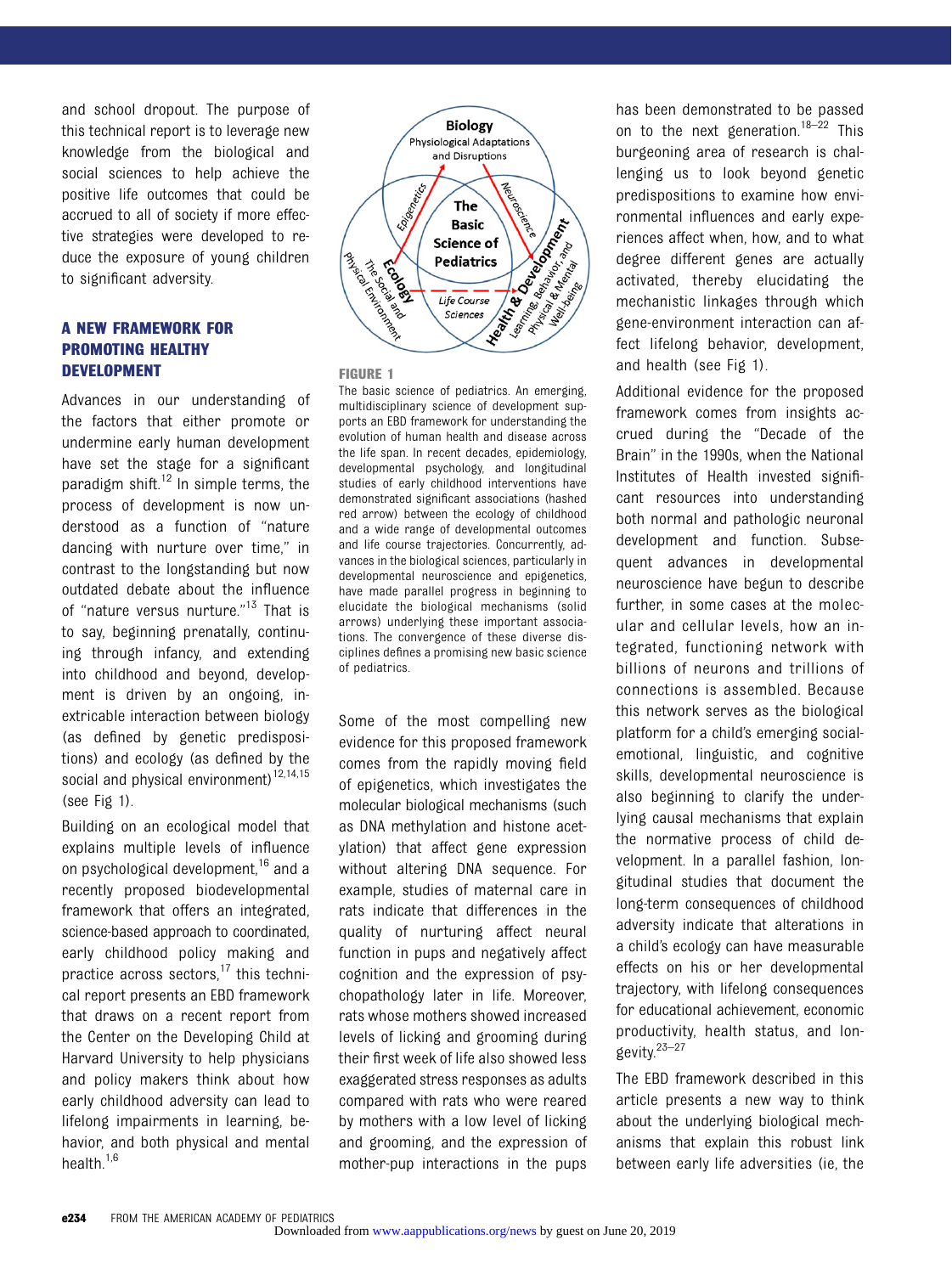new morbidities of childhood) and important adult outcomes. The innovation of this approach lies in its mobilization of dramatic scientific advances in the service of rethinking basic notions of health promotion and disease prevention within a fully integrated, life span perspective from conception to old age.<sup>6</sup> In this context, significant stress in the lives of young children is viewed as a risk factor for the genesis of health-threatening behaviors as well as a catalyst for physiologic responses that can lay the groundwork for chronic, stress-related diseases later in life.

# Understanding the Biology of Stress

Although genetic variability clearly plays a role in stress reactivity, early experiences and environmental influences can have considerable impact. Beginning as early as the prenatal period, both animal $^{28-30}$  and human $^{31,32}$ studies suggest that fetal exposure to maternal stress can influence later stress responsiveness. In animals, this effect has been demonstrated not only in the offspring of the studied pregnancy but also in subsequent generations. The precise biological mechanisms that explain these findings remain to be elucidated, but epigenetic modifications of DNA appear likely to play a role.<sup>31,33,34</sup> Early postnatal experiences with adversity are also thought to affect future reactivity to stress, perhaps by altering the developing neural circuits controlling these neuroendocrine responses.<sup>34,35</sup> Although much research remains to be performed in this area, there is a strong scientific consensus that the ecological context modulates the expression of one's genotype. It is as if experiences confer a "signature" on the genome to authorize certain characteristics and behaviors and to prohibit others. This concept

underscores the need for greater understanding of how stress "gets under the skin," as well as the importance of determining what external and internal factors can be mobilized to prevent that embedding process or protect against the consequences of its activation.

Physiologic responses to stress are well defined. $36-38$  The most extensively studied involve activation of the hypothalamic-pituitary-adrenocortical axis and the sympathetic-adrenomedullary system, which results in increased levels of stress hormones, such as corticotropin-releasing hormone (CRH), cortisol, norepinephrine, and adrenaline. These changes co-occur with a network of other mediators that include elevated inflammatory cytokines and the response of the parasympathetic nervous system, which counterbalances both sympathetic activation and inflammatory responses. Whereas transient increases in these stress hormones are protective and even essential for survival, excessively high levels or prolonged exposures can be quite harmful or frankly toxic, $39-41$  and the dysregulation of this network of physiologic mediators (eg, too much or too little cortisol; too much or too little inflammatory response) can lead to a chronic "wear and tear" effect on multiple organ systems, including the brain. $39-41$  This cumulative, stressinduced burden on overall body functioning and the aggregated costs, both physiologic and psychological, required for coping and returning to homeostatic balance, have been referred to as "allostatic load." 38,42–44 The dynamics of these stress-mediating systems are such that their overactivation in the context of repeated or chronic adversity leads to alterations in their regulation.

The National Scientific Council on the Developing Child has proposed a conceptual taxonomy comprising 3 distinct types of stress responses (in contrast to the actual stressors themselves) in young children—positive, tolerable, and toxic—on the basis of postulated differences in their potential to cause enduring physiologic disruptions as a result of the intensity and duration of the response.<sup>17,45</sup> A positive stress response refers to a physiologic state that is brief and mild to moderate in magnitude. Central to the notion of positive stress is the availability of a caring and responsive adult who helps the child cope with the stressor, thereby providing a protective effect that facilitates the return of the stress response systems back to baseline status. Examples of precipitants of a positive stress response in young children include dealing with frustration, getting an immunization, and the anxiety associated with the first day at a child care center. When buffered by an environment of stable and supportive relationships, positive stress responses are a growth-promoting element of normal development. As such, they provide important opportunities to observe, learn, and practice healthy, adaptive responses to adverse experiences.

A tolerable stress response, in contrast to positive stress, is associated with exposure to nonnormative experiences that present a greater magnitude of adversity or threat. Precipitants may include the death of a family member, a serious illness or injury, a contentious divorce, a natural disaster, or an act of terrorism. When experienced in the context of buffering protection provided by supportive adults, the risk that such circumstances will produce excessive activation of the stress response systems that leads to physiologic harm and long-term consequences for health and learning is greatly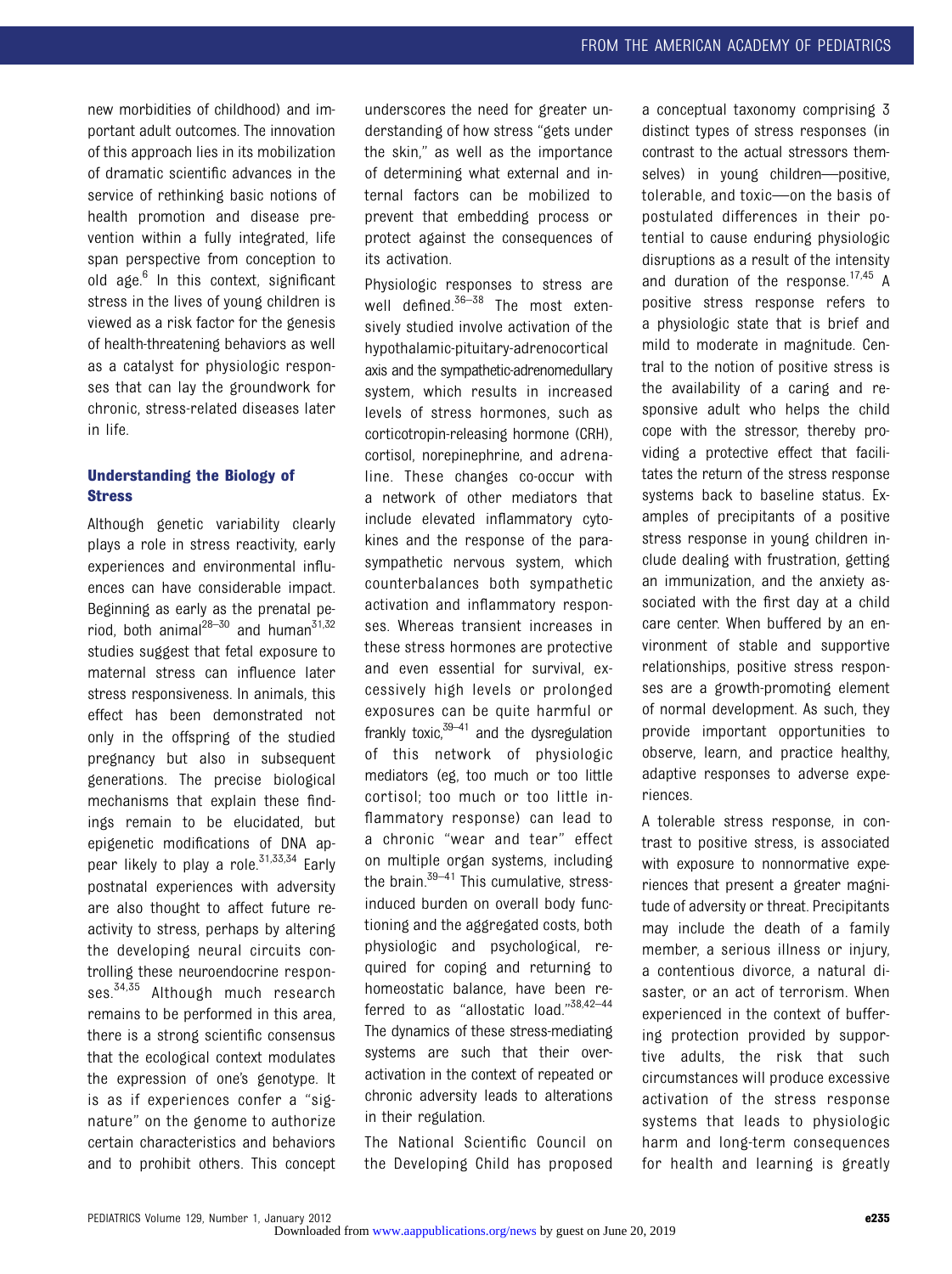reduced. Thus, the essential characteristic that makes this form of stress response tolerable is the extent to which protective adult relationships facilitate the child's adaptive coping and a sense of control, thereby reducing the physiologic stress response and promoting a return to baseline status.

The third and most dangerous form of stress response, toxic stress, can result from strong, frequent, or prolonged activation of the body's stress response systems in the absence of the buffering protection of a supportive, adult relationship. The risk factors studied in the Adverse Childhood Experiences Study $^{23}$  include examples of multiple stressors (eg, child abuse or neglect, parental substance abuse, and maternal depression) that are capable of inducing a toxic stress response. The essential characteristic of this phenomenon is the postulated disruption of brain circuitry and other organ and metabolic systems during sensitive developmental periods. Such disruption may result in anatomic changes and/or physiologic dysregulations that are the precursors of later impairments in learning and behavior as well as the roots of chronic, stress-related physical and mental illness. The potential role of toxic stress and early life adversity in the pathogenesis of health disparities underscores the importance of effective surveillance for significant risk factors in the primary health care setting. More important, however, is the need for clinical pediatrics to move beyond the level of risk factor identification and to leverage advances in the biology of adversity to contribute to the critical task of developing, testing, and refining new and more effective strategies for reducing toxic stress and mitigating its effects as early as possible, before irrevocable damage is done. Stated simply, the next chapter of innovation in pediatrics remains to be written, but the outline and plot are clear.

## Toxic Stress and the Developing **Brain**

In addition to short-term changes in observable behavior, toxic stress in young children can lead to less outwardly visible yet permanent changes in brain structure and function.<sup>39,46</sup> The plasticity of the fetal, infant, and early childhood brain makes it particularly sensitive to chemical influences, and there is growing evidence from both animal and human studies that persistently elevated levels of stress hormones can disrupt its developing architecture.<sup>45</sup> For example, abundant glucocorticoid receptors are found in the amygdala, hippocampus, and prefrontal cortex (PFC), and exposure to stressful experiences has been shown to alter the size and neuronal architecture of these areas as well as lead to functional differences in learning, memory, and aspects of executive functioning. More specifically, chronic stress is associated with hypertrophy and overactivity in the amygdala and orbitofrontal cortex, whereas comparable levels of adversity can lead to loss of neurons and neural connections in the hippocampus and medial PFC. The functional consequences of these structural changes include more anxiety related to both hyperactivation of the amygdala and less top-down control as a result of PFC atrophy as well as impaired memory and mood control as a consequence of hippocampal reduction.47 Thus, the developing architecture of the brain can be impaired in numerous ways that create a weak foundation for later learning, behavior, and health.

Along with its role in mediating fear and anxiety, the amygdala is also an activator of the physiologic stress response. Its stimulation activates sympathetic activity and causes neurons in the hypothalamus to release CRH. CRH, in turn, signals the pituitary to release adrenocorticotropic hormone, which then stimulates the adrenal glands to increase serum cortisol concentrations. The amygdala contains large numbers of both CRH and glucocorticoid receptors, beginning early in life, which facilitate the establishment of a positive feedback loop. Significant stress in early childhood can trigger amygdala hypertrophy and result in a hyperresponsive or chronically activated physiologic stress response, along with increased potential for fear and anxiety.<sup>48,49</sup> It is in this way that a child's environment and early experiences get under the skin.

Although the hippocampus can turn off elevated cortisol, chronic stress diminishes its capacity to do so and can lead to impairments in memory and mood-related functions that are located in this brain region. Exposure to chronic stress and high levels of cortisol also inhibit neurogenesis in the hippocampus, which is believed to play an important role in the encoding of memory and other functions. Furthermore, toxic stress limits the ability of the hippocampus to promote contextual learning, making it more difficult to discriminate conditions for which there may be danger versus safety, as is common in posttraumatic stress disorder. Hence, altered brain architecture in response to toxic stress in early childhood could explain, at least in part, the strong association between early adverse experiences and subsequent problems in the development of linguistic, cognitive, and social-emotional skills, all of which are inextricably intertwined in the wiring of the developing brain.<sup>45</sup>

The PFC also participates in turning off the cortisol response and has an important role in the top-down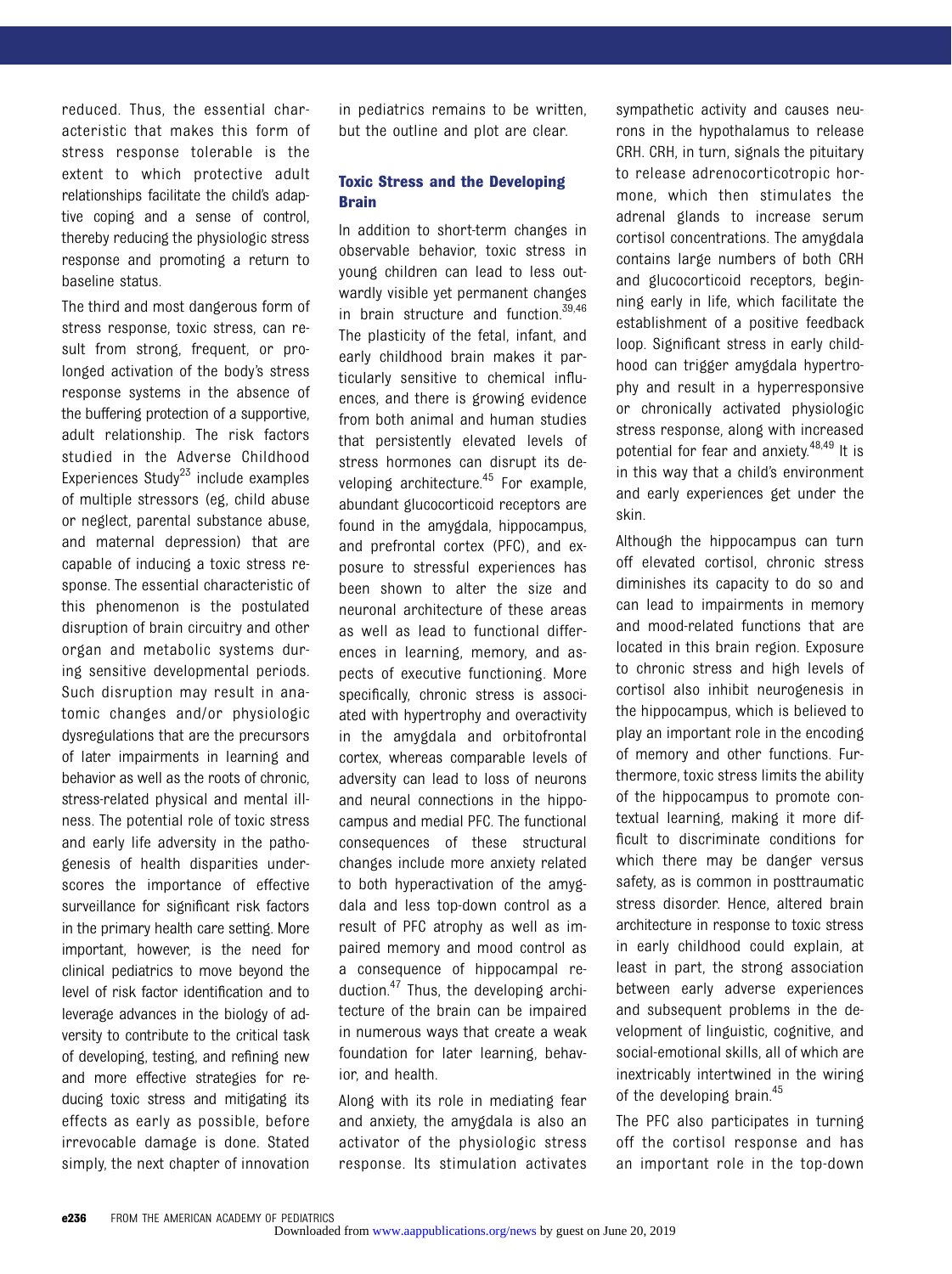regulation of autonomic balance (ie, sympathetic versus parasympathetic effects), as well as in the development of executive functions, such as decision-making, working memory, behavioral self-regulation, and mood and impulse control. The PFC is also known to suppress amygdala activity, allowing for more adaptive responses to potentially threatening or stressful experiences; however, exposure to stress and elevated cortisol results in dramatic changes in the connectivity within the PFC, which may limit its ability to inhibit amygdala activity and, thereby, impair adaptive responses to stress. Because the hippocampus and PFC both play a significant role in modulating the amygdala's initiation of the stress response, toxic stress– induced changes in architecture and connectivity within and between these important areas might account for the variability seen in stressresponsiveness. $50$  This can then result in some children appearing to be both more reactive to even mildly adverse experiences and less capable of effectively coping with future stress.<sup>36,37,45,51</sup>

# Toxic Stress and the Early Childhood Roots of Lifelong Impairments in Physical and Mental Health

As described in the previous section, stress-induced changes in the architecture of different regions of the developing brain (eg, amygdala, hippocampus, and PFC) can have potentially permanent effects on a range of important functions, such as regulating stress physiology, learning new skills, and developing the capacity to make healthy adaptations to future adversity.52,53 As the scientific evidence for these associations has become better known and has been disseminated more widely, its implications for early childhood policy and programs have become increasingly

appreciated by decision makers across the political spectrum. Notwithstanding this growing awareness, however, discussions about early brain development in policy-making circles have focused almost entirely on issues concerned with school readiness as a prerequisite for later academic achievement and the development of a skilled adult workforce. Within this same context, the health dimension of early childhood policy has focused largely on the traditional components of primary pediatric care, such as immunizations, early identification of sensory impairments and developmental delays, and the prompt diagnosis and treatment of medical problems. That said, as advances in the biomedical sciences have generated growing evidence linking biological disruptions associated with adverse childhood experiences (ACE) to greater risk for a variety of chronic diseases well into the adult years, the need to reconceptualize the health dimension of early childhood policy has become increasingly clear. $1,6$  Stated simply, the time has come to expand the public's understanding of brain development and shine a bright light on its relation to the early childhood roots of adult disease and to examine the compelling implications of this growing knowledge base for the future of pediatric practice.

The potential consequences of toxic stress in early childhood for the pathogenesis of adult disease are considerable. At the behavioral level, there is extensive evidence of a strong link between early adversity and a wide range of health-threatening behaviors. At the biological level, there is growing documentation of the extent to which both the cumulative burden of stress over time (eg, from chronic maltreatment) and the timing of specific environmental insults during

sensitive developmental periods (eg, from first trimester rubella or prenatal alcohol exposure) can create structural and functional disruptions that lead to a wide range of physical and mental illnesses later in adult life. $1,6$ A selective overview of this extensive scientific literature is provided below.

The association between ACE and unhealthy adult lifestyles has been well documented. Adolescents with a history of multiple risk factors are more likely to initiate drinking alcohol at a younger age and are more likely to use alcohol as a means of coping with stress than for social reasons.<sup>54</sup> The adoption of unhealthy lifestyles as a coping mechanism might also explain why higher ACE exposures are associated with tobacco use, illicit drug abuse, obesity, and promiscuity, 55,56 as well as why the risk of pathologic gambling is increased in adults who were maltreated as children.<sup>57</sup> Adolescents and adults who manifest higher rates of risk-taking behaviors are also more likely to have trouble maintaining supportive social networks and are at higher risk of school failure, gang membership, unemployment, poverty, homelessness, violent crime, incarceration, and becoming single parents. Furthermore, adults in this high-risk group who become parents themselves are less likely to be able to provide the kind of stable and supportive relationships that are needed to protect their children from the damages of toxic stress. This intergenerational cycle of significant adversity, with its predictable repetition of limited educational achievement and poor health, is mediated, at least in part, by the social inequalities and disrupted social networks that contribute to fragile families and parenting difficulties.<sup>7,58,59</sup>

The adoption of unhealthy lifestyles and associated exacerbation of socioeconomic inequalities are potent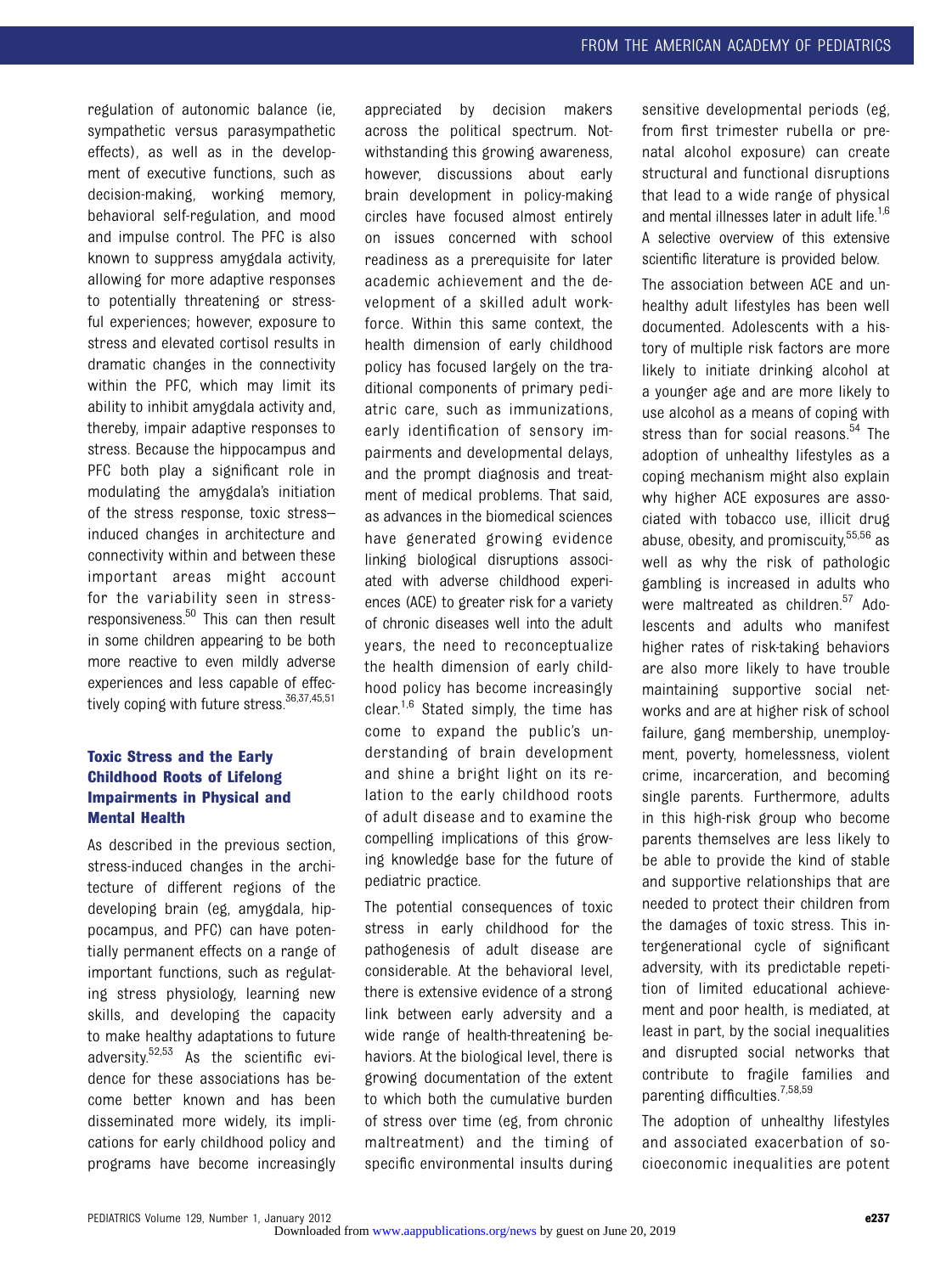risk factors for poor health. Up to 40% of early deaths have been estimated to be the result of behavioral or lifestyle patterns, $3$  and 1 interpretation of the ACE study data is that toxic stress in childhood is associated with the adoption of unhealthy lifestyles as a coping mechanism.<sup>60</sup> An additional 25% to 30% of early deaths are thought to be attributable to either inadequacies in medical care $3$  or socioeconomic circumstances, many of which are known to contribute to health care–related disparities. $61-67$ 

Beyond its strong association with later risk-taking and generally unhealthy lifestyles, it is critically important to underscore the extent to which toxic stress in early childhood has also been shown to cause physiologic disruptions that persist into adulthood and lead to frank disease, even in the absence of later healththreatening behaviors. For example, the biological manifestations of toxic stress can include alterations in immune function<sup>68</sup> and measurable increases in inflammatory markers,  $69-72$ which are known to be associated with poor health outcomes as diverse as cardiovascular disease.<sup>69,70,73</sup> viral hepatitis,<sup>74</sup> liver cancer,<sup>75</sup> asthma,<sup>76</sup> chronic obstructive pulmonary disease,<sup>77</sup> autoimmune diseases,<sup>78</sup> poor dental health, $72$  and depression. $79-81$ Thus, toxic stress in early childhood not only is a risk factor for later risky behavior but also can be a direct source of biological injury or disruption that may have lifelong consequences independent of whatever circumstances might follow later in life. In such cases, toxic stress can be viewed as the precipitant of a physiologic memory or biological signature that confers lifelong risk well beyond its time of origin.38,42–<sup>44</sup>

Over and above its toll on individuals, it is also important to address the enormous social and economic costs

of toxic stress and its consequences for all of society. The multiple dimensions of these costs extend from differential levels of civic participation and their impacts on the quality of community life to the health and skills of the nation's workforce and its ability to participate successfully in a global economy. In the realm of learning and behavior, economists argue for early and sustained investments in early care and education programs, particularly for children whose parents have limited education and low income, on the basis of persuasive evidence from cost-benefit analyses that reveal the costs of incarceration and diminished economic productivity associated with educational failure. $82-86$  In view of the relatively scarce attention to health outcomes in these long-term follow-up studies, the full return on investments that reduce toxic stress in early childhood is likely to be much higher. Health care expenditures that are paying for the consequences of unhealthy lifestyles (eg, obesity, tobacco, alcohol, and substance abuse) are enormous, and the costs of chronic diseases that may have their origins early in life include many conditions that consume a substantial percentage of current state and federal budgets. The potential savings in health care costs from even small, marginal reductions in the prevalence of cardiovascular disease, hypertension, diabetes, and depression are, therefore, likely to dwarf the considerable economic productivity and criminal justice benefits that have been well documented for effective early childhood interventions.

In summary, the EBD approach to childhood adversity discussed in this report has 2 compelling implications for a full, life span perspective on health promotion and disease prevention. First, it postulates that toxic

stress in early childhood plays an important causal role in the intergenerational transmission of disparities in educational achievement and health outcomes. Second, it underscores the need for the entire medical community to focus more attention on the roots of adult diseases that originate during the prenatal and early childhood periods and to rethink the concept of preventive health care within a system that currently perpetuates a scientifically untenable wall between pediatrics and internal medicine.

# THE NEED FOR A NEW PEDIATRIC PARADIGM TO PROMOTE HEALTH AND PREVENT DISEASE

In his 1966 Aldrich Award address, Dr Julius Richmond identified child development as the basic science of pediatrics.<sup>87</sup> It is now time to expand the boundaries of that science by incorporating more than 4 decades of transformational research in neuroscience, molecular biology, and genomics, along with parallel advances in the behavioral and social sciences (see Fig 1). This newly augmented, interdisciplinary, basic science of pediatrics offers a promising framework for a deeper understanding of the biology and ecology of the developmental process. More importantly, it presents a compelling opportunity to leverage these rapidly advancing frontiers of knowledge to formulate more effective strategies to enhance lifelong outcomes in learning, behavior, and health.

The time has come for a coordinated effort among basic scientists, pediatric subspecialists, and primary care clinicians to develop more effective strategies for addressing the origins of social class, racial, and ethnic disparities in health and development. To this end, a unified, science-based approach to early childhood policy and practice across multiple sectors (including primary health care, early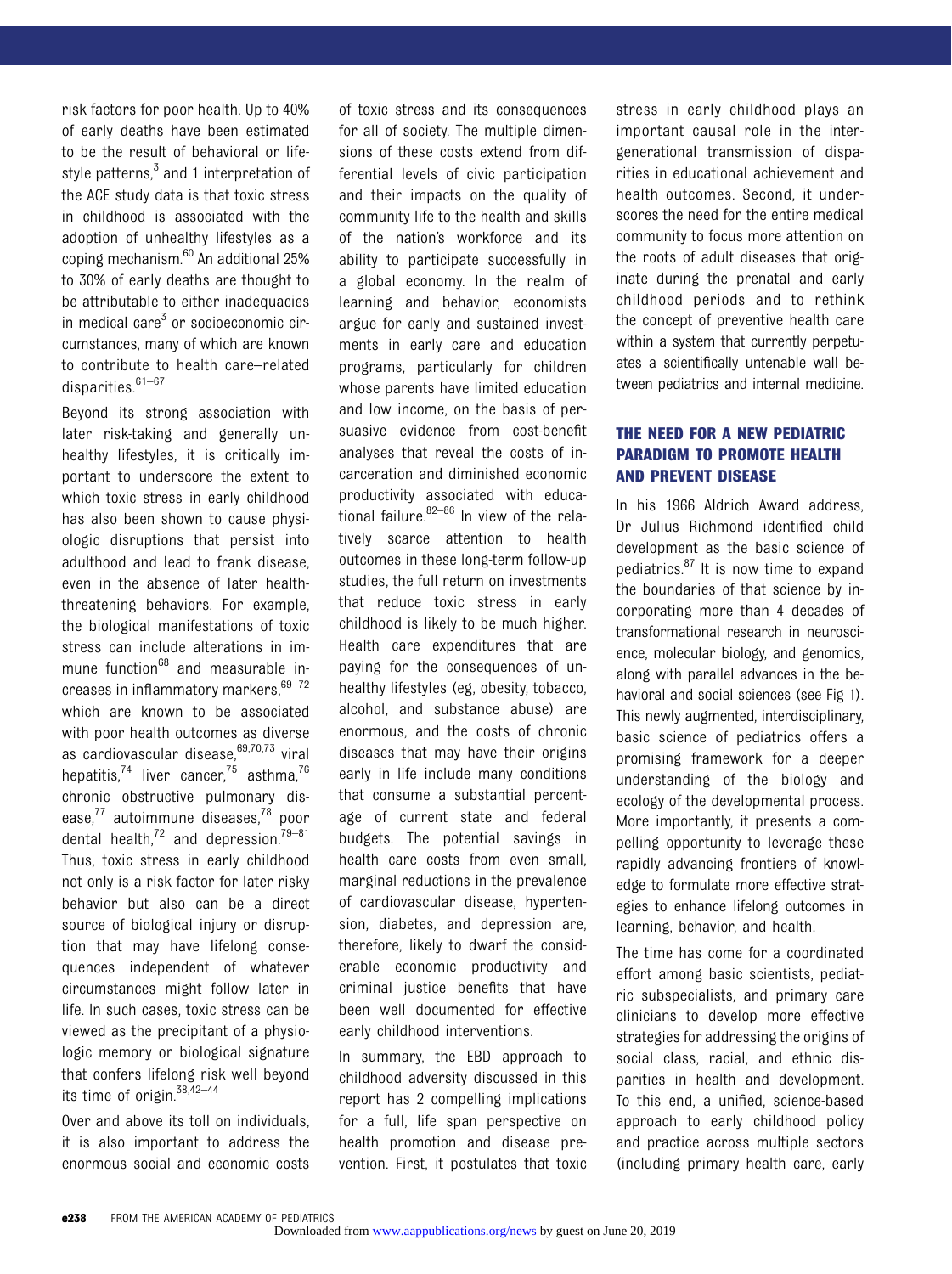care and education, and child welfare, among many others) could provide a compelling framework for a new era in community-based investment in which coordinated efforts are driven by a shared knowledge base rather than distracted by a diversity of traditions, approaches, and funding streams. Recognizing both the critical value and clear limitations of what can be accomplished within the constraints of an office visit, 21st century pediatrics is well positioned to serve as the primary engine for a broader approach to health promotion and disease prevention that is guided by cutting-edge science and expanded in scope beyond individualized health care.<sup>88,89</sup> The pediatric medical home of the future could offer more than the early identification of concerns and timely referral to available programs, as enhanced collaboration between pediatricians and community-based agencies could be viewed as a vehicle for testing promising new intervention strategies rather than simply

improving coordination among existing services. With this goal in mind, science tells us that interventions that strengthen the capacities of families and communities to protect young children from the disruptive effects of toxic stress are likely to promote healthier brain development and enhanced physical and mental wellbeing. The EBD approach proposed in this article is adapted from a sciencebased framework created by the Center on the Developing Child at Harvard University to advance early childhood policies and programs that support this vision (see Fig 2).<sup>1</sup> Its rationale, essential elements, and implications for pediatric practice are summarized below.

# Broadening the Framework for Early Childhood Policy and **Practice**

Advances across the biological, behavioral, and social sciences support 2 clear and powerful messages for leaders who are searching for more

effective ways to improve the health of the nation.<sup>6</sup> First, current health promotion and disease prevention policies focused largely on adults would be more effective if evidence-based investments were also made to strengthen the foundations of health in the prenatal and early childhood periods. Second, significant reductions in chronic disease could be achieved across the life course by decreasing the number and severity of adverse experiences that threaten the wellbeing of young children and by strengthening the protective relationships that help mitigate the harmful effects of toxic stress. The multiple domains that affect the biology of health and development—including the foundations of healthy development, caregiver and community capacities, and public and private sector policies and programs—provide a rich array of targeted opportunities for the introduction of innovative interventions, beginning in the earliest years of life.<sup>1</sup>



**FIGURE 2** 

An ecobiodevelopmental framework for early childhood policies and programs. This was adapted from ref 1. See text for details.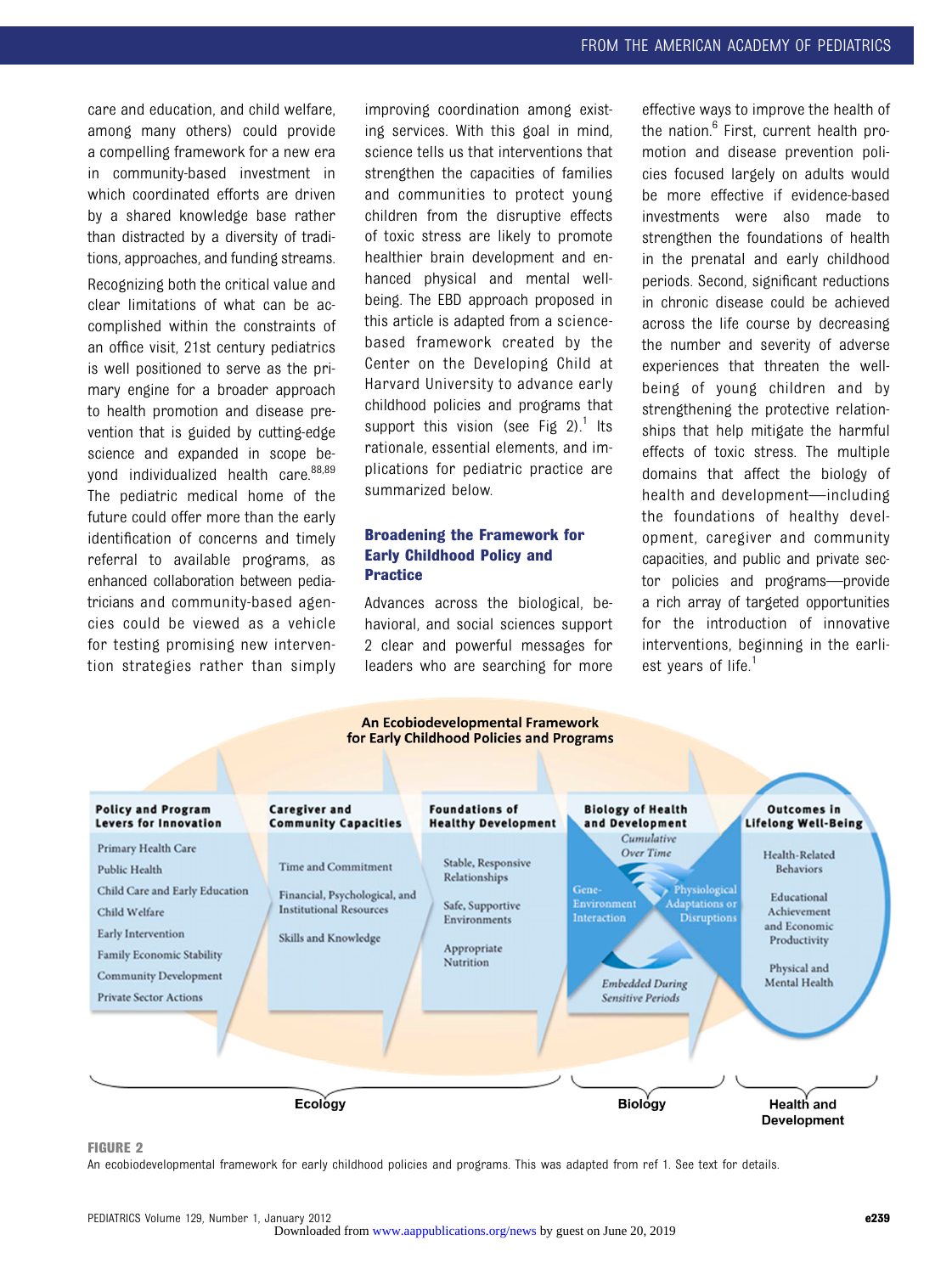#### The biology of health and develop-

**ment** explains how experiences and environmental influences get under the skin and interact with genetic predispositions, which then result in various combinations of physiologic adaptation and disruption that affect lifelong outcomes in learning, behavior, and both physical and mental wellbeing. These findings call for us to augment adult-focused approaches to health promotion and disease prevention by addressing the early childhood origins of lifelong illness and disability.

The foundations of healthy devel**opment** refers to 3 domains that establish a context within which the early roots of physical and mental well-being are nourished. These include (1) a stable and responsive environment of relationships, which provides young children with consistent, nurturing, and protective interactions with adults to enhance their learning and help them develop adaptive capacities that promote wellregulated stress-response systems; (2) safe and supportive physical, chemical, and built environments, which provide physical and emotional spaces that are free from toxins and fear, allow active exploration without significant risk of harm, and offer support for families raising young children; and (3) sound and appropriate nutrition, which includes healthpromoting food intake and eating habits, beginning with the future mother's preconception nutritional status.

Caregiver and community capacities to promote health and prevent disease and disability refers to the ability of family members, early childhood program staff, and the social capital provided through neighborhoods, voluntary associations, and the parents' workplaces to play a major supportive role in strengthening the foundations of child health. These capacities can be grouped into 3 categories: (1) time

and commitment; (2) financial, psychological, social, and institutional resources; and (3) skills and knowledge.

Public and private sector policies and programs can strengthen the foundations of health through their ability to enhance the capacities of caregivers and communities in the multiple settings in which children grow up. Relevant policies include both legislative and administrative actions that affect systems responsible for primary health care, public health, child care and early education, child welfare, early intervention, family economic stability (including employment support for parents and cash assistance), community development (including zoning regulations that influence the availability of open spaces and sources of nutritious food), housing, and environmental protection, among others. It is also important to underscore the role that the private sector can play in strengthening the capacities of families to raise healthy and competent children, particularly through supportive workplace policies (such as paid parental leave, support for breastfeeding, and flexible work hours to attend school activities and medical visits).

# Defining a Distinctive Niche for Pediatrics Among Multiple Early Childhood Disciplines and Services

Notwithstanding the important goal of ensuring a medical home for all children, extensive evidence on the social determinants of health indicates that the reduction of disparities in physical and mental well-being will depend on more than access to highquality medical care alone. Moreover, as noted previously, experience tells us that continuing calls for enhanced coordination of effort across service systems are unlikely to be sufficient if the systems are guided by different values and bodies of knowledge and the effects of their services are modest. With these caveats in mind, pediatricians are strategically situated to mobilize the science of early childhood development and its underlying neurobiology to stimulate fresh thinking about both the scope of primary health care and its relation to other programs serving young children and their families. Indeed, every system that touches the lives of children—as well as mothers before and during pregnancy—offers an opportunity to leverage this rapidly growing knowledge base to strengthen the foundations and capacities that make lifelong healthy development possible. Toward this end, explicit investments in the early reduction of significant adversity are particularly likely to generate positive returns.

The possibilities and limitations of well-child care within a multidimensional health system have been the focus of a spirited and enduring discussion within the pediatric community.<sup>88,90,91</sup> Over more than half a century, this dialogue has focused on the need for family-centered, community-based, culturally competent care for children with developmental disabilities, behavior problems, and chronic health impairments, as well as the need for a broader contextual approach to the challenges of providing more effective interventions for children living under conditions of poverty, with or without the additional complications of parental mental illness, substance abuse, and exposure to violence.<sup>10</sup> As the debate has continued, the gap between the call for comprehensive services and the realities of day-to-day practice has remained exceedingly difficult to reduce. Basic recommendations for routine developmental screening and referrals to appropriate community-based services have been particularly difficult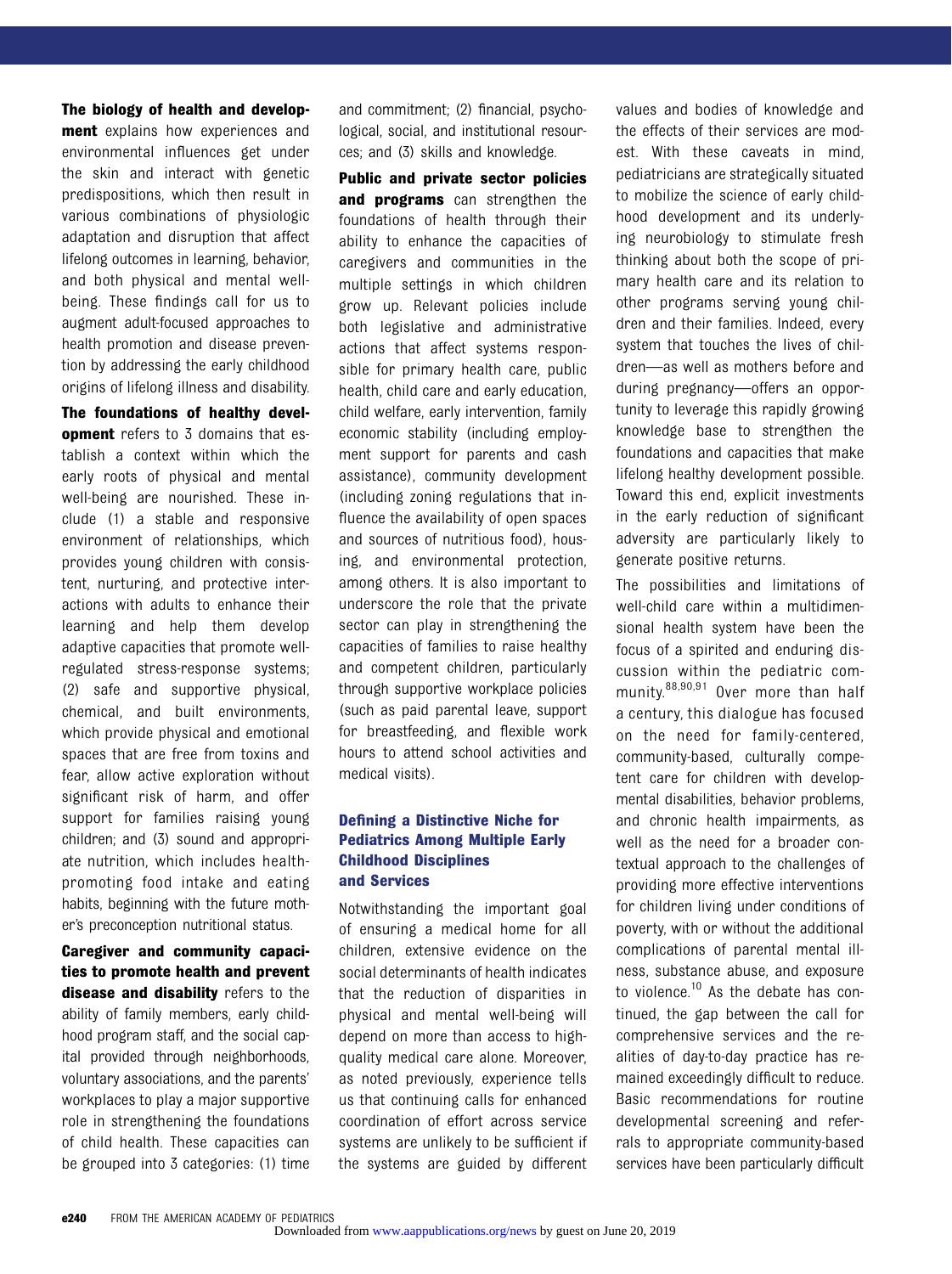to implement. $92$  The obstacles to progress in this area have been formidable at both ends of the process—beginning with the logistical and financial challenges of conducting routine developmental screening in a busy office setting and extending to significant limitations in access to evidencebased services for children and families who are identified as having problems that require intervention.

Despite long-standing calls for an explicit, community-focused approach to primary care, a recent national study of pediatric practices identified persistent difficulties in achieving effective linkages with community-based resources as a major challenge. $^{92}$  A parallel survey of parents also noted the limited communication that exists between pediatric practices and community-based services, such as Supplemental Nutrition Program for Women, Infants, and Children; child care providers; and schools.<sup>93</sup> Perhaps most important, both groups agreed that pediatricians cannot be expected to meet all of a child's needs. This challenge is further complicated by the marked variability in quality among community-based services that are available—ranging from evidencebased interventions that clearly improve child outcomes to programs that appear to have only marginal effects or no measurable impacts. Thus, although chronic difficulty in securing access to indicated services is an important problem facing most practicing pediatricians, the limited evidence of effectiveness for many of the options that are available (particularly in rural areas and many states in which public investment in such services is more limited) presents a serious problem that must be acknowledged and afforded greater attention.

At this point in time, the design and successful implementation of more effective models of health promotion

and disease prevention for children experiencing significant adversity will require more than advocacy for increased funding. It will require a deep investment in the development, testing, continuous improvement, and broad replication of innovative models of cross-disciplinary policy and programmatic interventions that are guided by scientific knowledge and led by practitioners in the medical, educational, and social services worlds who are truly ready to work together (and to train the next generation of practitioners) in new ways. $88,89$  The sheer number and complexity of underaddressed threats to child health that are associated with toxic stress demands bold, creative leadership and the selection of strategic priorities for focused attention. To this end, science suggests that 2 areas are particularly ripe for fresh thinking: the child welfare system and the treatment of maternal depression.

For more than a century, child welfare services have focused on physical safety, reduction of repeated injury, and child custody. Within this context, the role of the pediatrician is focused largely on the identification of suspected maltreatment and the documentation and treatment of physical injuries. Advances in our understanding of the impact of toxic stress on lifelong health now underscore the need for a broader pediatric approach to meet the needs of children who have been abused or neglected. In some cases, this could be provided within a medical home by skilled clinicians with expertise in early childhood mental health. In reality, however, the magnitude of needs in this area generally exceeds the capacity of most primary care practice settings. A report from the Institute of Medicine and National Research Council<sup>15</sup> stated that these needs could be addressed through regularized referrals from the child welfare system to the early intervention system for children with developmental delays or disabilities; subsequent federal reauthorizations of the Keeping Children and Families Safe Act and the Individuals with Disabilities Education Act (Part C) both included requirements for establishing such linkages. The implementation of these federal requirements, however, has moved slowly.

The growing availability of evidencebased interventions that have been shown to improve outcomes for children in the child welfare system $94$ underscores the compelling need to transform "child protection" from its traditional concern with physical safety and custody to a broader focus on the emotional, social, and cognitive costs of maltreatment. The Centers for Disease Control and Prevention has taken an important step forward by promoting the prevention of child maltreatment as a public health concern.<sup>95,96</sup> The pediatric community could play a powerful role in leading the call for implementation of the new requirement for linking child welfare to early intervention programs, as well as bringing a strong, sciencebased perspective to the collaborative development and implementation of more effective intervention models.

The widespread absence of attention to the mother-child relationship in the treatment of depression in women with young children is another striking example of the gap between science and practice that could be reduced by targeted pediatric advocacy. $97$  Extensive research has demonstrated the extent to which maternal depression compromises the contingent reciprocity between a mother and her young child that is essential for healthy cognitive, linguistic, social, and emotional development.<sup>98</sup> Despite that welldocumented observation, the treatment of depression in women with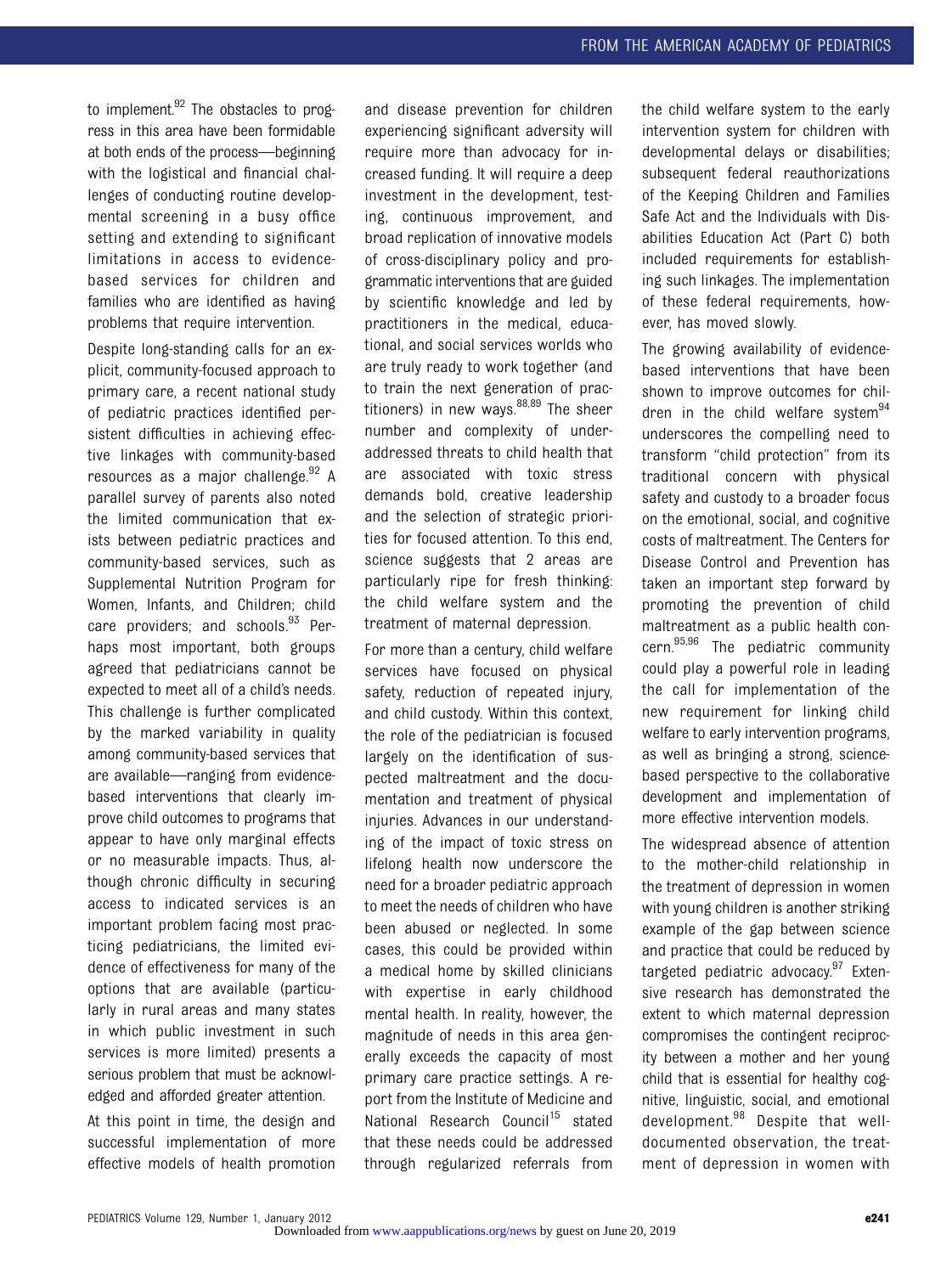young children is typically viewed as an adult mental health service and rarely includes an explicit focus on the mother-child relationship. This serious omission illustrates a lack of understanding of the consequences for the developing brain of a young child when the required "serve and return" reciprocity of the mother-child relationship is disrupted or inconsistent. Consequently, and not surprisingly, abundant clinical research indicates that the successful treatment of a mother's depression does not generally translate into comparable recovery in her young child unless there is an explicit therapeutic focus on their dyadic relationship.<sup>98</sup> Pediatricians are the natural authorities to shed light on this current deficiency in mental health service delivery. Advocating for payment mechanisms that require (or provide incentives for) the coordination of child and parent medical services (eg, through automatic coverage for the parent-child dyad linked to reimbursement for the treatment of maternal depression) offers 1 promising strategy that American Academy of Pediatrics state chapters could pursue. As noted previously, although some medical homes may have the expertise to provide this kind of integrative treatment, most pediatricians rely on the availability of other professionals with specialized skills who are often difficult to find. Whether such services are provided within or connected to the medical home, it is clear that standard pediatric practice must move beyond screening for maternal depression and invest greater energy in securing the provision of appropriate and effective treatment that meets the needs of both mothers and their young children.

The targeted messages conveyed in these 2 examples are illustrative of the kinds of specific actions that offer

promising new directions for the pediatric community beyond general calls for comprehensive, family-centered, community-based services. Although the practical constraints of office-based practice make it unlikely that many primary care clinicians will ever play a lead role in the treatment of children affected by maltreatment or maternal depression, pediatricians are still the best positioned among all the professionals who care for young children to provide the public voice and scientific leadership needed to catalyze the development and implementation of more effective strategies to reduce adversities that can lead to lifelong disparities in learning, behavior, and health.

A great deal has been said about how the universality of pediatric primary care makes it an ideal platform for coordinating the services needed by vulnerable, young children and their families. In this respect, the medical home is strategically positioned to play 2 important roles. The first is to ensure that needs are identified, stateof-the-art management is provided as indicated, and credible evaluation is conducted to assess the effects of the services that are being delivered. The second and, ultimately, more transformational role is to mobilize the entire pediatric community (including both clinical specialists and basic scientists) to drive the design and testing of much-needed, new, sciencebased interventions to reduce the sources and consequences of significant adversity in the lives of young children.<sup>99</sup> To this end, a powerful new role awaits a new breed of pediatricians who are prepared to build on the best of existing community-based services and to work closely with creative leaders from a range of disciplines and sectors to inform innovative approaches to health promotion and disease prevention that generate greater effects than existing efforts.

No other profession brings a comparable level of scientific expertise, professional stature, and public trust—and nothing short of transformational thinking beyond the hospital and office settings is likely to create the magnitude of breakthroughs in health promotion that are needed to match the dramatic advances that are currently emerging in the treatment of disease. This new direction must be part of the new frontier in pediatrics —a frontier that brings cutting-edge scientific thinking to the multidimensional world of early childhood policy and practice for children who face significant adversity. Moving that frontier forward will benefit considerably from pediatric leadership that provides an intellectual and operational bridge connecting the basic sciences of neurobiology, molecular genetics, and developmental psychology to the broad and diverse landscape of health, education, and human services.

# **SUMMARY**

A vital and productive society with a prosperous and sustainable future is built on a foundation of healthy child development. Health in the earliest years—beginning with the future mother's well-being before she becomes pregnant—lays the groundwork for a lifetime of the physical and mental vitality that is necessary for a strong workforce and responsible participation in community life. When developing biological systems are strengthened by positive early experiences, children are more likely to thrive and grow up to be healthy, contributing adults. Sound health in early childhood provides a foundation for the construction of sturdy brain architecture and the achievement of a broad range of skills and learning capacities. Together these constitute the building blocks for a vital and sustainable society that invests in its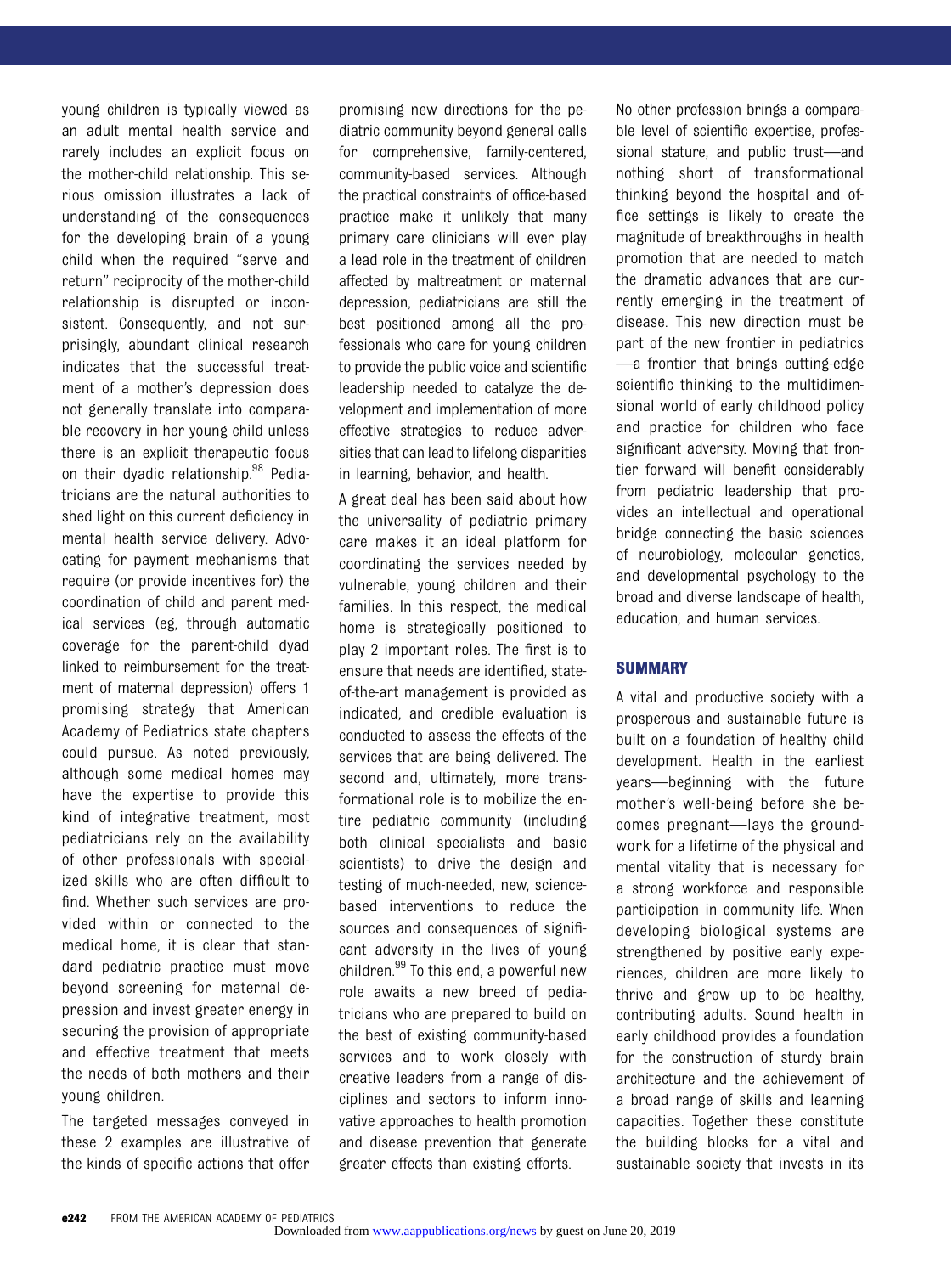human capital and values the lives of its children.

Advances in neuroscience, molecular biology, and genomics have converged on 3 compelling conclusions: (1) early experiences are built into our bodies; (2) significant adversity can produce physiologic disruptions or biological memories that undermine the development of the body's stress response systems and affect the developing brain, cardiovascular system, immune system, and metabolic regulatory controls; and (3) these physiologic disruptions can persist far into adulthood and lead to lifelong impairments in both physical and mental health. This technical report presents a framework for integrating recent advances in our understanding of human development with a rich and growing body of evidence regarding the disruptive effects of childhood adversity and toxic stress. The EBD framework that guides this report suggests that many adult diseases are, in fact, developmental disorders that begin early in life. This framework indicates that the future of pediatrics lies in its unique leadership position as a credible and respected voice on behalf of children, which provides a powerful platform for translating scientific advances into more effective strategies and creative interventions to reduce the early childhood adversities that lead to lifelong impairments in learning, behavior, and health.

# **CONCLUSIONS**

- 1. Advances in a broad range of interdisciplinary fields, including developmental neuroscience, molecular biology, genomics, epigenetics, developmental psychology, epidemiology, and economics, are converging on an integrated, basic science of pediatrics (see Fig 1).
- 2. Rooted in a deepening understanding of how brain architecture is

shaped by the interactive effects of both genetic predisposition and environmental influence, and how its developing circuitry affects a lifetime of learning, behavior, and health, advances in the biological sciences underscore the foundational importance of the early years and support an EBD framework for understanding the evolution of human health and disease across the life span.

- 3. The biology of early childhood adversity reveals the important role of toxic stress in disrupting developing brain architecture and adversely affecting the concurrent development of other organ systems and regulatory functions.
- 4. Toxic stress can lead to potentially permanent changes in learning (linguistic, cognitive, and socialemotional skills), behavior (adaptive versus maladaptive responses to future adversity), and physiology (a hyperresponsive or chronically activated stress response) and can cause physiologic disruptions that result in higher levels of stressrelated chronic diseases and increase the prevalence of unhealthy lifestyles that lead to widening health disparities.
- 5. The lifelong costs of childhood toxic stress are enormous, as manifested in adverse impacts on learning, behavior, and health, and effective early childhood interventions provide critical opportunities to prevent these undesirable outcomes and generate large economic returns for all of society.
- 6. The consequences of significant adversity early in life prompt an urgent call for innovative strategies to reduce toxic stress within the context of a coordinated system of policies and services guided by an integrated science of early childhood and early brain development.
- 7. An EBD framework, grounded in an integrated basic science, provides a clear theory of change to help leaders in policy and practice craft new solutions to the challenges of societal disparities in health, learning, and behavior (see Fig 2).
- 8. Pediatrics provides a powerful yet underused platform for translating scientific advances into innovative early childhood policies, and practicing pediatricians are ideally positioned to participate "on the ground" in the design, testing, and refinement of new models of disease prevention, health promotion, and developmental enhancement beginning in the earliest years of life.

#### LEAD AUTHORS

Jack P. Shonkoff, MD Andrew S. Garner, MD, PhD

#### COMMITTEE ON PSYCHOSOCIAL ASPECTS OF CHILD AND FAMILY HEALTH, 2010–2011

Benjamin S. Siegel, MD, Chairperson Mary I. Dobbins, MD Marian F. Earls, MD Andrew S. Garner, MD, PhD Laura McGuinn, MD John Pascoe, MD, MPH David L. Wood, MD

#### LIAISONS

Robert T. Brown, PhD – Society of Pediatric Psychology Terry Carmichael, MSW – National Association of Social Workers Mary Jo Kupst, PhD – Society of Pediatric Psychology D. Richard Martini, MD – American Academy of Child and Adolescent Psychiatry Mary Sheppard, MS, RN, PNP, BC – National Association of Pediatric Nurse Practitioners

#### CONSULTANT

George J. Cohen, MD

CONSULTANT AND LEAD AUTHOR Jack P. Shonkoff, MD

**STAFF** Karen S. Smith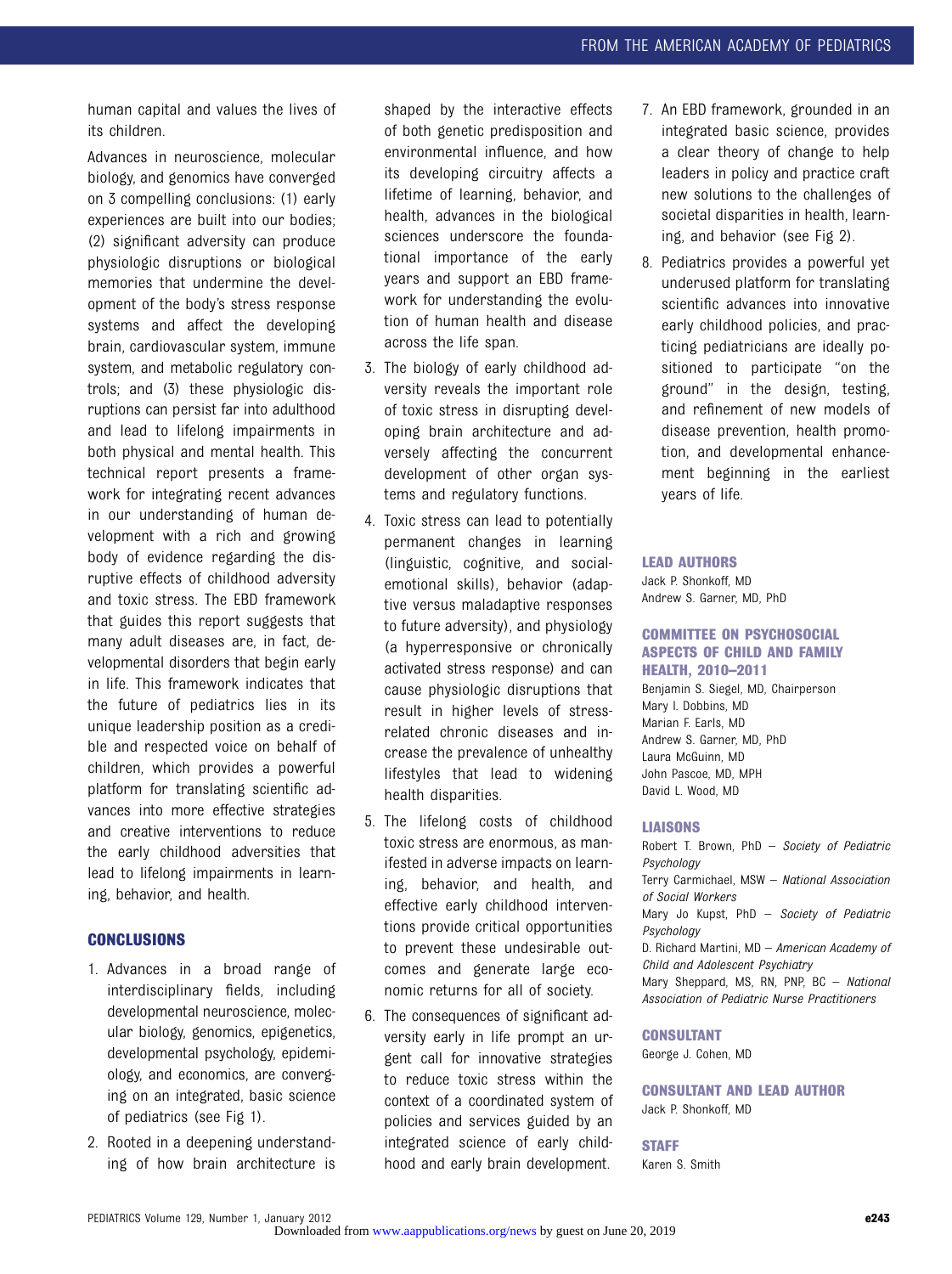#### COMMITTEE ON EARLY CHILDHOOD, ADOPTION, AND DEPENDENT CARE, 2010–2011

Pamela C. High, MD, Chairperson Elaine Donoghue, MD Jill J. Fussell, MD Mary Margaret Gleason, MD Paula K. Jaudes, MD Veronnie F. Jones, MD David M. Rubin, MD Elaine E. Schulte, MD, MPH

#### REFERENCES

- 1. Center on the Developing Child at Harvard University. The foundations of lifelong health are built in early childhood. Available at: www.developingchild.harvard.edu. Accessed March 8, 2011
- 2. Knudsen EI, Heckman JJ, Cameron JL, Shonkoff JP. Economic, neurobiological, and behavioral perspectives on building America's future workforce. Proc Natl Acad Sci U S A. 2006;103(27):10155–10162
- 3. McGinnis JM, Williams-Russo P, Knickman JR. The case for more active policy attention to health promotion. Health Aff (Millwood). 2002;21(2):78–93
- 4. Schor EL, Abrams M, Shea K. Medicaid: health promotion and disease prevention for school readiness. Health Aff (Millwood). 2007;26(2):420–429
- 5. Wen CP, Tsai SP, Chung WS. A 10-year experience with universal health insurance in Taiwan: measuring changes in health and health disparity. Ann Intern Med. 2008; 148(4):258–267
- 6. Shonkoff JP, Boyce WT, McEwen BS. Neuroscience, molecular biology, and the childhood roots of health disparities: building a new framework for health promotion and disease prevention. JAMA. 2009;301(21): 2252–2259
- 7. Braveman P, Barclay C. Health disparities beginning in childhood: a life-course perspective. Pediatrics. 2009;124(suppl 3):S163–S175
- 8. Haggerty RJRK, Pless IB. Child Health and the Community. New York, NY: John Wiley and Sons; 1975
- 9. Committee on Psychosocial Aspects of Child and Family Health; American Academy of Pediatrics. The new morbidity revisited: a renewed commitment to the psychosocial aspects of pediatric care. Pediatrics. 2001;108(5):1227–1230
- 10. Palfrey JS, Tonniges TF, Green M, Richmond J. Introduction: addressing the millennial morbidity—the context of community pediatrics. Pediatrics. 2005;115(suppl 4): 1121–1123

**STAFF** Mary Crane, PhD, LSW

SECTION ON DEVELOPMENTAL AND BEHAVIORAL PEDIATRICS EXECUTIVE COMMITTEE, 2010–2011 Michelle M. Macias, MD, Chairperson

Carolyn Bridgemohan, MD Jill Fussell, MD Edward Goldson, MD Laura J. McGuinn, MD Carol Weitzman, MD Lynn Mowbray Wegner, MD, Immediate Past Chairperson

#### **STAFF**

Linda B. Paul, MPH

- 11. Flores G, ; Committee On Pediatric Research. Technical report—racial and ethnic disparities in the health and health care of children. Pediatrics. 2010;125(4). Available at: www.pediatrics.org/cgi/content/full/125/4/e979
- 12. Bronfenbrenner U. The Ecology of Human Development: Experiments by Nature and Design. Cambridge, MA: Harvard University Press; 1979
- 13. Sameroff A. A unified theory of development: a dialectic integration of nature and nurture. Child Dev. 2010;81(1):6–22
- 14. Sameroff AJ, Chandler MJ. Reproductive risk and the continuum of caretaking causality. In: Horowitz FD, Hetherington M, Scarr-Salapatek S, Siegel G, eds. Review of Child Development Research. Chicago, IL: University of Chicago; 1975:187–244
- 15. National Research Council, Institute of Medicine, Committee on Integrating the Science of Early Childhood Development; Shonkoff JP, Phillips D, eds. From Neurons to Neighborhoods: The Science of Early Childhood Development. Washington, DC: National Academies Press; 2000
- 16. Bronfenbrenner U. Making Human Beings Human: Bioecological Perspectives on Human Development. Thousand Oaks, CA: Sage Publications; 2005
- 17. Shonkoff JP. Building a new biodevelopmental framework to guide the future of early childhood policy. Child Dev. 2010;81(1):357–367
- 18. Bagot RC, Meaney MJ. Epigenetics and the biological basis of gene  $\times$  environment interactions. J Am Acad Child Adolesc Psychiatry. 2010;49(8):752–771
- 19. National Scientific Council on the Developing Child. Early experiences can alter gene expression and affect long-term development: working paper #10. Available at: www. developingchild.net. Accessed March 8, 2011
- 20. Meaney MJ. Epigenetics and the biological definition of gene  $\times$  environment interactions. Child Dev. 2010;81(1):41–79
- 21. Meaney MJ, Szyf M. Environmental programming of stress responses through DNA methylation: life at the interface between a dynamic environment and a fixed genome. Dialogues Clin Neurosci. 2005;7(2):103–123
- 22. Szyf M, McGowan P, Meaney MJ. The social environment and the epigenome. Environ Mol Mutagen. 2008;49(1):46–60
- 23. Felitti VJ, Anda RF, Nordenberg D, et al. Relationship of childhood abuse and household dysfunction to many of the leading causes of death in adults. The Adverse Childhood Experiences (ACE) Study. Am J Prev Med. 1998;14(4):245–258
- 24. Schweinhart LJ. Lifetime Effects: The High/ Scope Perry Preschool Study Through Age 40. Ypsilanti, MI: High/Scope Press; 2005
- 25. Flaherty EG, Thompson R, Litrownik AJ, et al. Effect of early childhood adversity on child health. Arch Pediatr Adolesc Med. 2006;160(12):1232–1238
- 26. Koenen KC, Moffitt TE, Poulton R, Martin J, Caspi A. Early childhood factors associated with the development of post-traumatic stress disorder: results from a longitudinal birth cohort. Psychol Med. 2007;37(2):181–192
- 27. Flaherty EG, Thompson R, Litrownik AJ, et al. Adverse childhood exposures and reported child health at age 12. Acad Pediatr. 2009;9(3):150–156
- 28. Cottrell EC, Seckl JR. Prenatal stress, glucocorticoids and the programming of adult disease. Front Behav Neurosci. 2009;3:19
- 29. Darnaudéry M, Maccari S. Epigenetic programming of the stress response in male and female rats by prenatal restraint stress. Brain Res Brain Res Rev. 2008;57(2):571–585
- 30. Seckl JR, Meaney MJ. Glucocorticoid "programming" and PTSD risk. Ann N Y Acad Sci. 2006;1071:351–378
- 31. Oberlander TF, Weinberg J, Papsdorf M, Grunau R, Misri S, Devlin AM. Prenatal exposure to maternal depression, neonatal methylation of human glucocorticoid receptor gene (NR3C1) and infant cortisol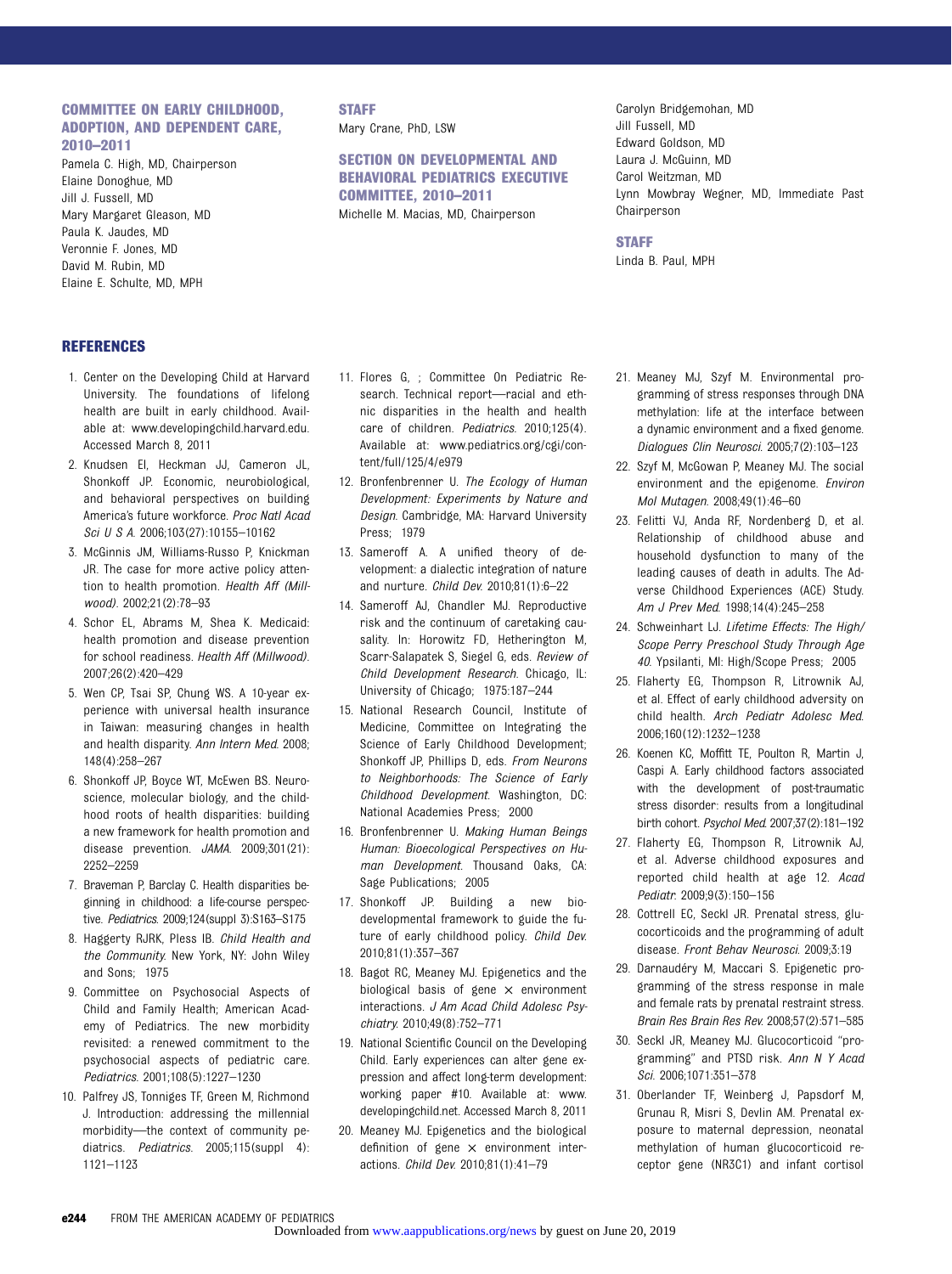stress responses. Epigenetics. 2008;3(2): 97–106

- 32. Brand SR, Engel SM, Canfield RL, Yehuda R. The effect of maternal PTSD following in utero trauma exposure on behavior and temperament in the 9-month-old infant. Ann N Y Acad Sci. 2006;1071:454–458
- 33. Murgatroyd C, Patchev AV, Wu Y, et al. Dynamic DNA methylation programs persistent adverse effects of early-life stress. Nat Neurosci. 2009;12(12):1559–1566
- 34. Roth TL, Lubin FD, Funk AJ, Sweatt JD. Lasting epigenetic influence of early-life adversity on the BDNF gene. Biol Psychiatry. 2009;65(9):760–769
- 35. Szyf M. The early life environment and the epigenome. Biochim Biophys Acta. 2009; 1790(9):878–885
- 36. Compas BE. Psychobiological processes of stress and coping: implications for resilience in children and adolescents—comments on the papers of Romeo & McEwen and Fisher et al. Ann N Y Acad Sci. 2006; 1094:226–234
- 37. Gunnar M, Quevedo K. The neurobiology of stress and development. Annu Rev Psychol. 2007;58:145–173
- 38. McEwen BS. Physiology and neurobiology of stress and adaptation: central role of the brain. Physiol Rev. 2007;87(3):873–904
- 39. McEwen BS. Stressed or stressed out: what is the difference? J Psychiatry Neurosci. 2005;30(5):315–318
- 40. McEwen BS, Seeman T. Protective and damaging effects of mediators of stress. Elaborating and testing the concepts of allostasis and allostatic load. Ann N Y Acad Sci. 1999;896:30–47
- 41. McEwen BS. Protective and damaging effects of stress mediators. N Engl J Med. 1998;338(3):171–179
- 42. Korte SM, Koolhaas JM, Wingfield JC, McEwen BS. The Darwinian concept of stress: benefits of allostasis and costs of allostatic load and the trade-offs in health and disease. Neurosci Biobehav Rev. 2005;29  $(1):3-38$
- 43. McEwen BS. Mood disorders and allostatic load. Biol Psychiatry. 2003;54(3):200–207
- 44. McEwen BS. Stress, adaptation, and disease. Allostasis and allostatic load. Ann N Y Acad Sci. 1998;840:33–44
- 45. National Scientific Council on the Developing Child. Excessive Stress Disrupts the Architecture of the Developing Brain: Working Paper #3. Available at: developingchild.harvard.edu/resources/reports\_and\_ working\_papers/. Accessed March 8, 2011
- 46. McEwen BS. Protective and damaging effects of stress mediators: central role of

the brain. Dialogues Clin Neurosci. 2006;8 (4):367–381

- 47. McEwen BS, Gianaros PJ. Stress- and allostasis-induced brain plasticity. Annu Rev Med. 2011;62:431–445
- 48. National Scientific Council on the Developing Child. Persistent fear and anxiety can affect young children's learning and development: working paper #9. Available at: www.developingchild.net. Accessed March 8, 2011
- 49. Tottenham N, Hare TA, Quinn BT, et al. Prolonged institutional rearing is associated with atypically large amygdala volume and difficulties in emotion regulation. Dev Sci. 2010;13(1):46–61
- 50. Boyce WT, Ellis BJ. Biological sensitivity to context: I. An evolutionary-developmental theory of the origins and functions of stress reactivity. Dev Psychopathol. 2005;17 (2):271–301
- 51. Francis DD. Conceptualizing child health disparities: a role for developmental neurogenomics. Pediatrics. 2009;124(suppl 3): S196–S202
- 52. Juster RP, McEwen BS, Lupien SJ. Allostatic load biomarkers of chronic stress and impact on health and cognition. Neurosci Biobehav Rev. 2010;35(1):2–16
- 53. McEwen BS, Gianaros PJ. Central role of the brain in stress and adaptation: links to socioeconomic status, health, and disease. Ann N Y Acad Sci. 2010;1186:190–222
- 54. Rothman EF, Edwards EM, Heeren T, Hingson RW. Adverse childhood experiences predict earlier age of drinking onset: results from a representative US sample of current or former drinkers. Pediatrics. 2008;122(2). Available at: www.pediatrics.org/cgi/content/ full/122/2/e298
- 55. Anda RF, Croft JB, Felitti VJ, et al. Adverse childhood experiences and smoking during adolescence and adulthood. JAMA. 1999;282 (17):1652–1658
- 56. Anda RF, Felitti VJ, Bremner JD, et al. The enduring effects of abuse and related adverse experiences in childhood. A convergence of evidence from neurobiology and epidemiology. Eur Arch Psychiatry Clin Neurosci. 2006;256(3):174–186
- 57. Scherrer JF, Xian H, Kapp JM, et al. Association between exposure to childhood and lifetime traumatic events and lifetime pathological gambling in a twin cohort. J Nerv Ment Dis. 2007;195(1):72–78
- 58. Wickrama KA, Conger RD, Lorenz FO, Jung T. Family antecedents and consequences of trajectories of depressive symptoms from adolescence to young adulthood: a life course investigation. J Health Soc Behav. 2008;49(4):468–483
- 59. Kahn RS, Brandt D, Whitaker RC. Combined effect of mothers' and fathers' mental health symptoms on children's behavioral and emotional well-being. Arch Pediatr Adolesc Med. 2004;158(8):721–729
- 60. Felitti VJ. Adverse childhood experiences and adult health. Acad Pediatr. 2009;9(3): 131–132
- 61. Althoff KN, Karpati A, Hero J, Matte TD. Secular changes in mortality disparities in New York City: a reexamination. J Urban Health. 2009;86(5):729–744
- 62. Cheng TL, Jenkins RR. Health disparities across the lifespan: where are the children? JAMA. 2009;301(23):2491–2492
- 63. DeVoe JE, Tillotson C, Wallace LS. Uninsured children and adolescents with insured parents. JAMA. 2008;300(16):1904–1913
- 64. Due P, Merlo J, Harel-Fisch Y, et al. Socioeconomic inequality in exposure to bullying during adolescence: a comparative, crosssectional, multilevel study in 35 countries. Am J Public Health. 2009;99(5):907–914
- 65. Reid KW, Vittinghoff E, Kushel MB. Association between the level of housing instability, economic standing and health care access: a meta-regression. J Health Care Poor Underserved. 2008;19(4):1212– 1228
- 66. Stevens GD, Pickering TA, Seid M, Tsai KY. Disparities in the national prevalence of a quality medical home for children with asthma. Acad Pediatr. 2009;9(4):234–241
- 67. Williams DR, Sternthal M, Wright RJ. Social determinants: taking the social context of asthma seriously. Pediatrics. 2009;123 (suppl 3):S174–S184
- 68. Bierhaus A, Wolf J, Andrassy M, et al. A mechanism converting psychosocial stress into mononuclear cell activation. Proc Natl Acad Sci U S A. 2003;100(4):1920–1925
- 69. Araújo JP, Lourenço P, Azevedo A, et al. Prognostic value of high-sensitivity Creactive protein in heart failure: a systematic review. J Card Fail. 2009;15(3):256-266
- 70. Galkina E, Ley K. Immune and inflammatory mechanisms of atherosclerosis (\*). Annu Rev Immunol. 2009;27:165–197
- 71. Miller GE, Chen E. Harsh family climate in early life presages the emergence of a proinflammatory phenotype in adolescence. Psychol Sci. 2010;21(6):848–856
- 72. Poulton R, Caspi A, Milne BJ, et al. Association between children's experience of socioeconomic disadvantage and adult health: a life-course study. Lancet. 2002;360 (9346):1640–1645
- 73. Ward JR, Wilson HL, Francis SE, Crossman DC, Sabroe I. Translational mini-review series on immunology of vascular disease: inflammation, infections and Toll-like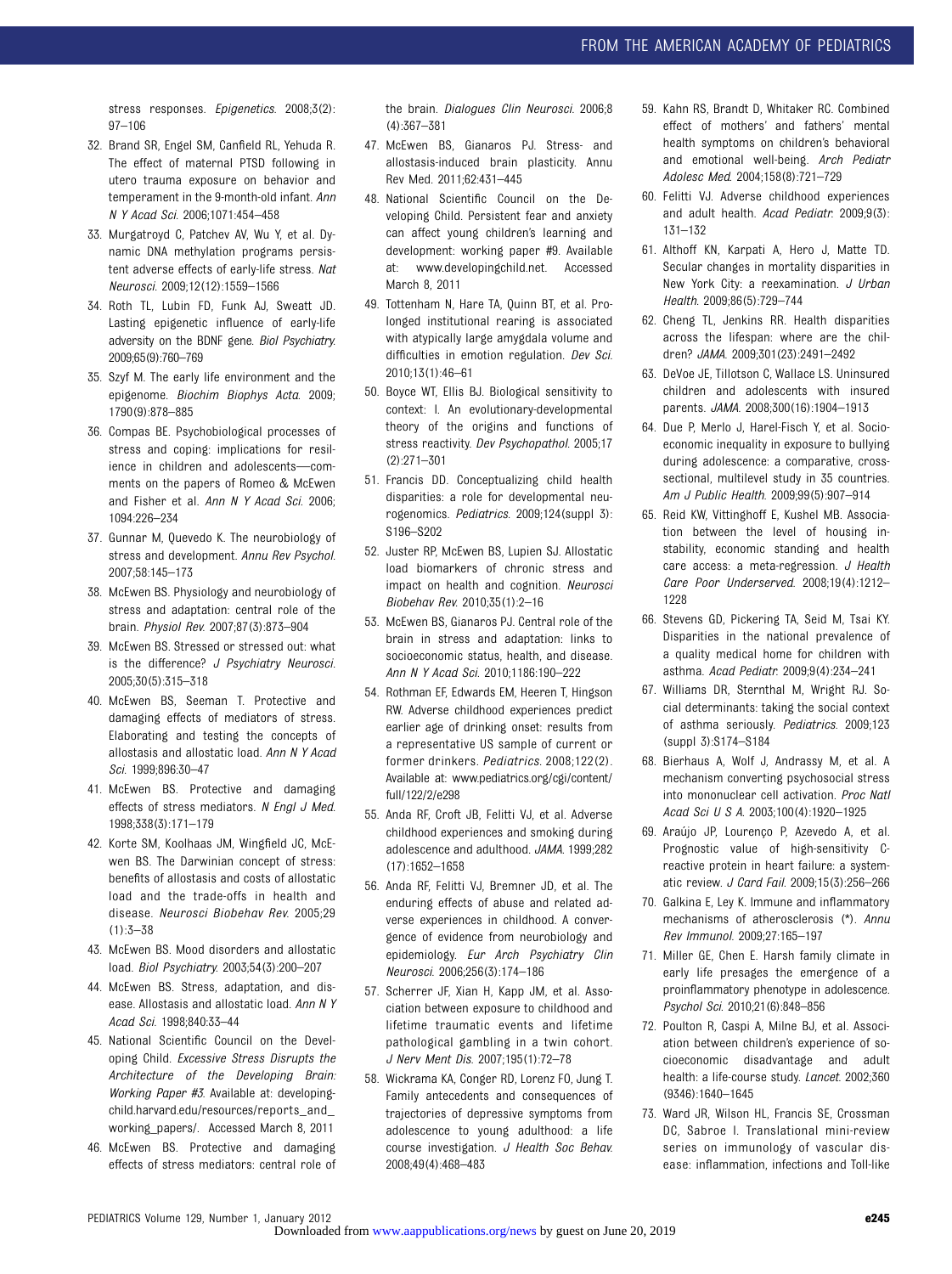receptors in cardiovascular disease. Clin Exp Immunol. 2009;156(3):386–394

- 74. Heydtmann M, Adams DH. Chemokines in the immunopathogenesis of hepatitis C infection. Hepatology. 2009;49(2):676–688
- 75. Berasain C, Castillo J, Perugorria MJ, Latasa MU, Prieto J, Avila MA. Inflammation and liver cancer: new molecular links. Ann N Y Acad Sci. 2009;1155:206–221
- 76. Chen E, Miller GE. Stress and inflammation in exacerbations of asthma. Brain Behav Immun. 2007;21(8):993–999
- 77. Yao H, Rahman I. Current concepts on the role of inflammation in COPD and lung cancer. Curr Opin Pharmacol. 2009;9(4): 375–383
- 78. Li M, Zhou Y, Feng G, Su SB. The critical role of Toll-like receptor signaling pathways in the induction and progression of autoimmune diseases. Curr Mol Med. 2009;9(3): 365–374
- 79. Danese A, Moffitt TE, Pariante CM, Ambler A, Poulton R, Caspi A. Elevated inflammation levels in depressed adults with a history of childhood maltreatment. Arch Gen Psychiatry. 2008;65(4):409–415
- 80. Danese A, Pariante CM, Caspi A, Taylor A, Poulton R. Childhood maltreatment predicts adult inflammation in a life-course study. Proc Natl Acad Sci U S A. 2007;104 (4):1319–1324
- 81. Howren MB, Lamkin DM, Suls J. Associations of depression with C-reactive protein, IL-1, and IL-6: a meta-analysis. Psychosom Med. 2009;71(2):171–186
- 82. Cuhna F, Heckman JJ, Lochner LJ, Masterov DV. Interpreting the evidence on life cycle skill formation. In: Hanushek EA, Welch F, eds. Handbook of the Economics of Education.

Amsterdam, Netherlands: North-Holland; 2006: 697–812

- 83. Heckman JJ, Stixrud J, Urzua S. The effects of cognitive and non-cognitive abilities on labor market outcomes and social behavior. J Labor Econ. 2006;24:411–482
- 84. Heckman JJ. Role of income and family influence on child outcomes. Ann N Y Acad Sci. 2008;1136:307–323
- 85. Heckman JJ. The case for investing in disadvantaged young children. Available at: www.firstfocus.net/sites/default/files/r.2008-9. 15.ff\_.pdf. Accessed March 8, 2011
- 86. Heckman JJ, Masterov DV. The productivity argument for investing in young children. Available at: http://jenni.uchicago.edu/humaninequality/papers/Heckman\_final\_all\_wp\_2007- 03-22c\_jsb.pdf. Accessed March 8, 2011
- 87. Richmond JB. Child development: a basic science for pediatrics. Pediatrics. 1967;39 (5):649–658
- 88. Leslie LK, Slaw KM, Edwards A, Starmer AJ, Duby JC, ; Members of Vision of Pediatrics 2020 Task Force. Peering into the future: pediatrics in a changing world. Pediatrics. 2010;126(5):982–988
- 89. Starmer AJ, Duby JC, Slaw KM, Edwards A, Leslie LK, ; Members of Vision of Pediatrics 2020 Task Force. Pediatrics in the year 2020 and beyond: preparing for plausible futures. Pediatrics. 2010;126(5): 971–981
- 90. Halfon N, DuPlessis H, Inkelas M. Transforming the U.S. child health system. Health Aff (Millwood). 2007;26(2):315–330
- 91. Schor EL. The future pediatrician: promoting children's health and development. J Pediatr. 2007;151(suppl 5):S11–S16
- 92. Tanner JL, Stein MT, Olson LM, Frintner MP, Radecki L. Reflections on well-child care practice: a national study of pediatric clinicians. Pediatrics. 2009;124(3):849– 857
- 93. Radecki L, Olson LM, Frintner MP, Tanner JL, Stein MT. What do families want from wellchild care? Including parents in the rethinking discussion. Pediatrics. 2009;124 (3):858–865
- 94. Fisher PA, Gunnar MR, Dozier M, Bruce J, Pears KC. Effects of therapeutic interventions for foster children on behavioral problems, caregiver attachment, and stress regulatory neural systems. Ann N Y Acad Sci. 2006;1094:215–225
- 95. Mercy JA, Saul J. Creating a healthier future through early interventions for children. JAMA. 2009;301(21):2262–2264
- 96. Middlebrooks JS, Audage NC. The effects of childhood stress on health across the lifespan. Available at: www.cdc.gov/ncipc/pubres/pdf/Childhood\_Stress.pdf. Accessed July 20, 2009
- 97. Earls MF, ; Committee on Psychosocial Aspects of Child and Family Health; American Academy of Pediatrics. Incorporating recognition and management of perinatal and postpartum depression into pediatric practice. Pediatrics. 2010;126(5):1032–1039
- 98. Center on the Developing Child at Harvard University. Maternal depression can undermine the development of young children: working paper #8. Available at: www. developingchild.harvard.edu. Accessed March 8, 2011
- 99. Shonkoff J. Protecting brains, not simply stimulating minds. Science. 2011;333(6045): 982–983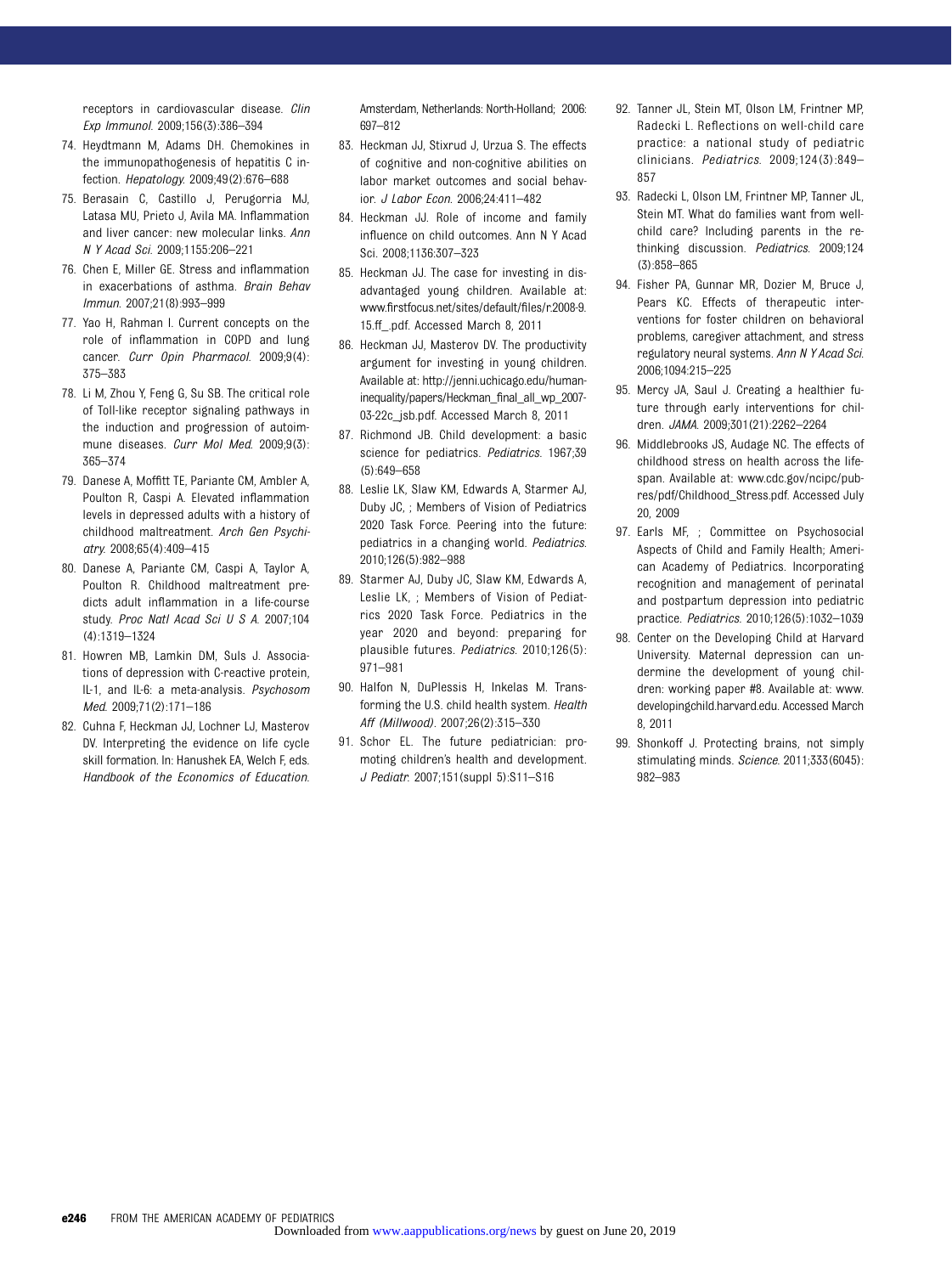# DOI: 10.1542/peds.2011-2663 originally published online December 26, 2011; *Pediatrics* 2012;129;e232 and David L. Wood Mary I. Dobbins, Marian F. Earls, Andrew S. Garner, Laura McGuinn, John Pascoe DEVELOPMENTAL AND BEHAVIORAL PEDIATRICS, Benjamin S. Siegel, CHILDHOOD, ADOPTION, AND DEPENDENT CARE, AND SECTION ON ASPECTS OF CHILD AND FAMILY HEALTH, COMMITTEE ON EARLY Jack P. Shonkoff, Andrew S. Garner, THE COMMITTEE ON PSYCHOSOCIAL **The Lifelong Effects of Early Childhood Adversity and Toxic Stress**

| Updated Information $\&$<br><b>Services</b><br><b>References</b> | including high resolution figures, can be found at:<br>http://pediatrics.aappublications.org/content/129/1/e232<br>This article cites 84 articles, 21 of which you can access for free at:<br>http://pediatrics.aappublications.org/content/129/1/e232#BIBL                                                                                                                                                                                                                                                          |
|------------------------------------------------------------------|----------------------------------------------------------------------------------------------------------------------------------------------------------------------------------------------------------------------------------------------------------------------------------------------------------------------------------------------------------------------------------------------------------------------------------------------------------------------------------------------------------------------|
| <b>Subspecialty Collections</b>                                  | This article, along with others on similar topics, appears in the<br>following collection(s):<br><b>Current Policy</b><br>http://www.aappublications.org/cgi/collection/current_policy<br><b>Committee on Psychosocial Aspects of Child and Family Health</b><br>http://www.aappublications.org/cgi/collection/committee_on_psycho<br>social_aspects_of_child_and_family_health<br><b>Developmental/Behavioral Pediatrics</b><br>http://www.aappublications.org/cgi/collection/development:behavior<br>al issues sub |
| Permissions & Licensing                                          | Information about reproducing this article in parts (figures, tables) or<br>in its entirety can be found online at:<br>http://www.aappublications.org/site/misc/Permissions.xhtml                                                                                                                                                                                                                                                                                                                                    |
| <b>Reprints</b>                                                  | Information about ordering reprints can be found online:<br>http://www.aappublications.org/site/misc/reprints.xhtml                                                                                                                                                                                                                                                                                                                                                                                                  |